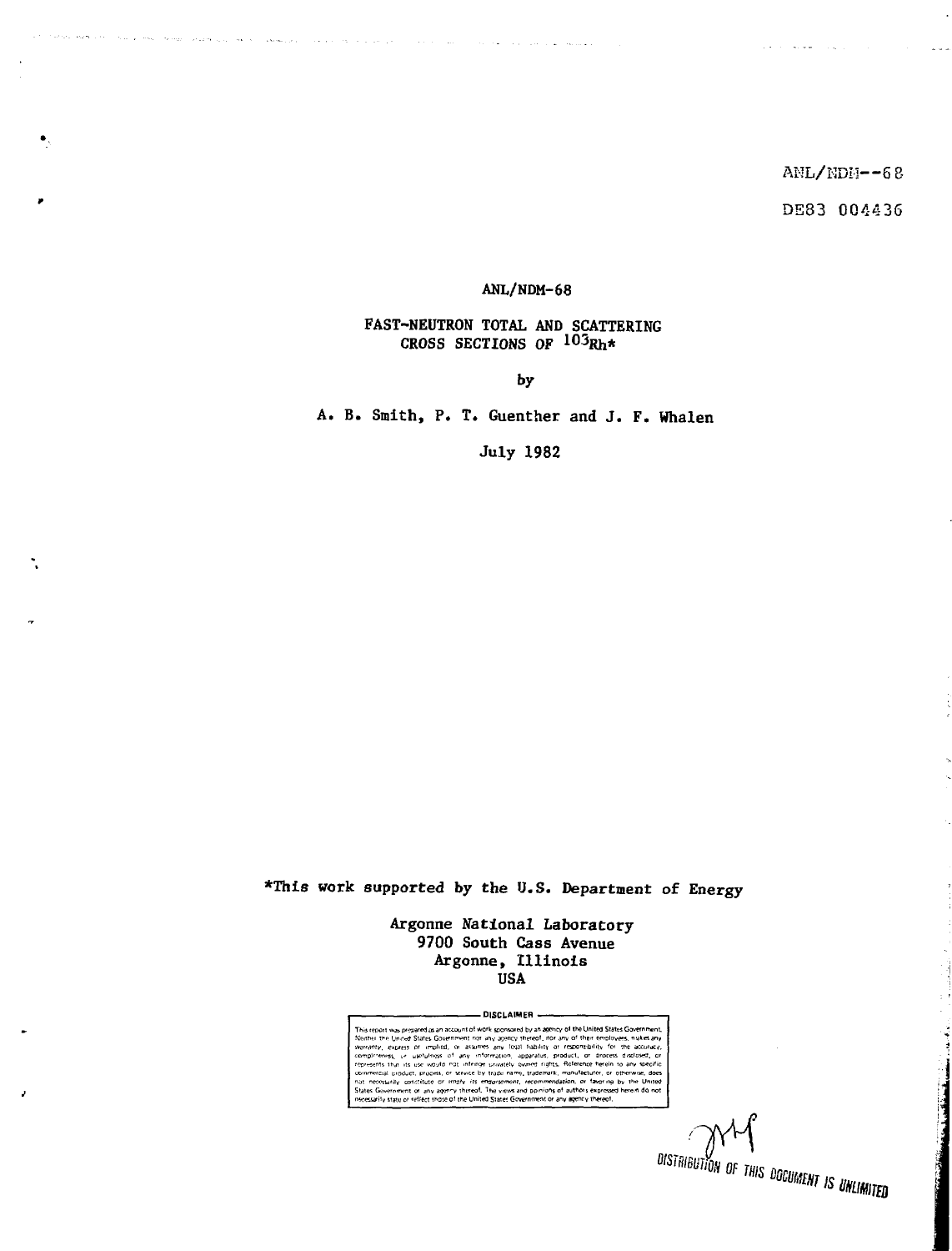## NUCLEAR DATA AND MEASUREMENTS SERIES

The Nuclear Data and Measurements Series presents results of studies in the field of microscopic nuclear data. The primary objective is the dissemination of information in the comprehensive form required for nuclear technology applications. This Series is devoted to: a) measured microscopic nuclear parameters, b) experimental techniques and facilities employed in measurements, c) the analysis, correlation and interpretation of nuclear data, and d) the evaluation of nuclear data. Contributions to this Series are reviewed to assure technical competence and, unless otherwise stated, the contents can be formally referenced. This Series does not supplant formal journal publication but it does provide the more extensive information required for technological applications (e.g., tabulated numerical data) in a timely manner.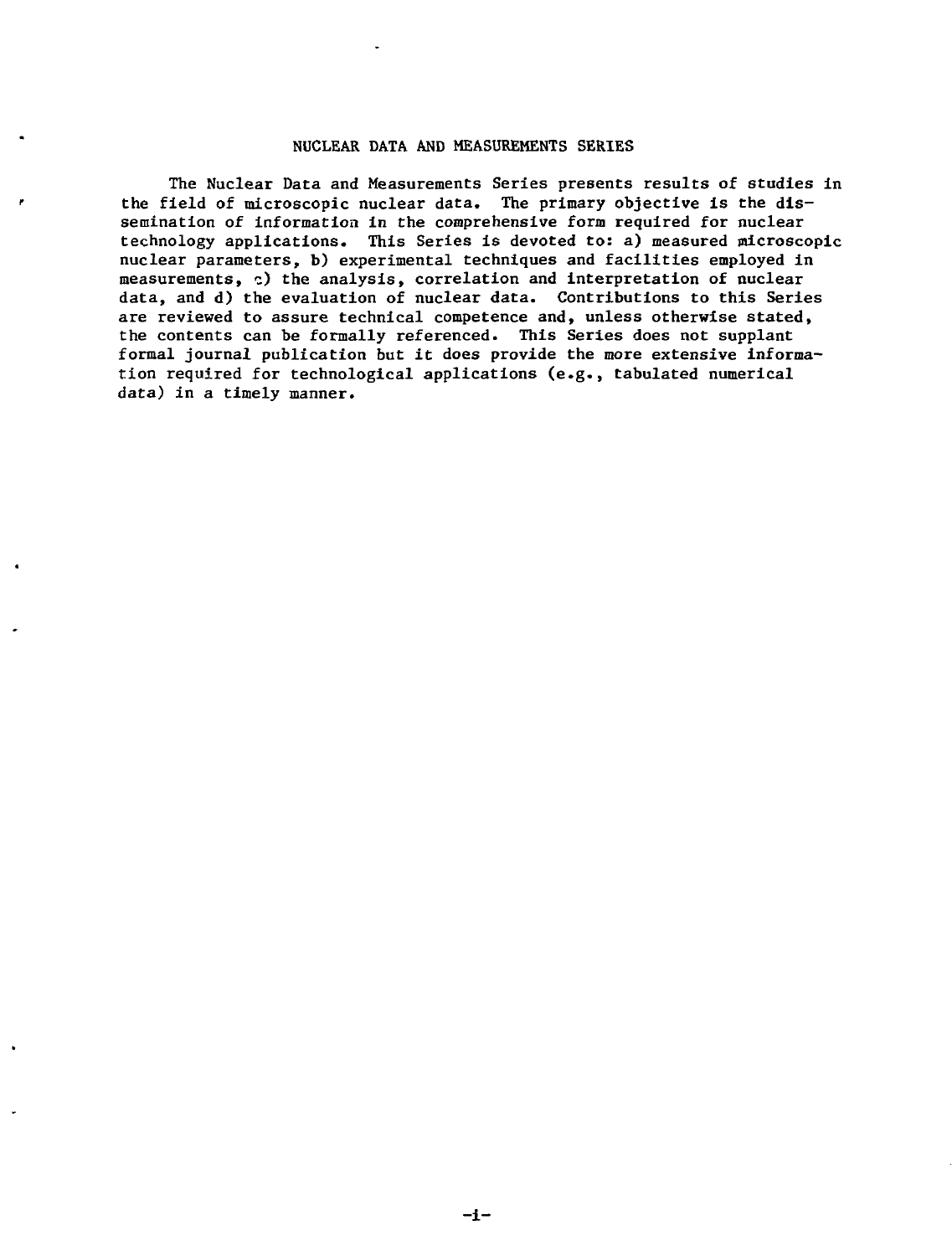OTHER ISSUES IN THE ANL/NDM SERIES ARE:

- ANL/NDM-1 Cobalt Fast Neutron Cross Sections-Measurement and Evaluation by P. T. Guenther, P. A. Moldauer, A. B. Smith, D. L. Smith and J. F. Whalen, July 1973.
- ANL/NDM-2 Prompt Air-Scattering Corrections for a Fast-Neutron Fission Detector:  $E_n < 5$  MeV by Donald L. Smith, September 1973.
- ANL/NDM-3 Neutron Scattering from Titanium; Compound and Direct Effects by E. Barnard, J. deVilliers, P. Moldauer, D. Reitmann, A. Smith and J. Whalen, October 1973.
- ANL/NDM-4  $^{90}\rm{Zr}$  and  $^{92}\rm{Zr}$ ; Neutron Total and Scattering Cross Sections by P. Guenther, A. Smith and J. Whalen, July 1974.
- ANL/NDM-5 Delayed Neutron Data - Review and Evaluation by Samson A. Cox, April 1974.
- ANL/NDM-6 Evaluated Neutronic Cross Section File for Niobium by R. Howerton, Lawrence Livermore Laboratory and A. Smith, P. Guenther and J. Whalen, Argonne National Laboratory, May 1974.
- ANL/NDM-7 Neutron Total and Scattering Cross Sections of Some Even Isotopes of Molybdenum and the Optical Model by A. B. Smith, P. T. Guenther and J. F. Whalen, June 1974.
- ANL/NDM-8 Fast Neutron Capture and Activation Cross Sections of Niobium Isotopes by W. P. Poenitz, May 1974.
- ANL/NDM-9  $5.5-10$  MeV Using the  $D(d,n)$ He-3 Reaction as a Neutron Source by Method of Neutron Activation Cross Section Measurement for  $E_n =$ D. L. Smith and J. W. Meadows, August 1974.
- ANL/NDM-10 Cross Sections for  $(n,p)$  Reactions on  $^{27}$ Al,  $^{46}$ ,  $^{47}$ ,  $^{48}$ Ti,  $^{54}$ ,  $^{56}$ Fe <sup>58</sup>Ni, <sup>59</sup>Co and <sup>64</sup>Zn from Near Threshold to 10 MeV by Donald L. Smith and James W. Meadows, January 1975.
- ANL/NDM-11 Measured and Evaluated Fast Neutron Cross Sections of Elemental Nickel by P. Guenther, A. Smith, D. Smith and J. Whalen, Argonne National Laboratory and R. Howerton, Lawrence Livermore Laboratory, July 1975.
- ANL/NDM-12 A Spectrometer for the Investigation of Gamma Radiation Produced by Neutron-Induced Reactions by Donald L. Smith, April 1975.
- ANL/NDM-13 Response of Several Threshold Reactions in Reference Fission Neutron Fields by Donald L. Smith and James W. Meadows, June 1975.
- ANL/NDM-14 Cross Sections for the  $^{66}$ Zn(n,p) $^{66}$ Cu,  $^{113}$ In(n,n') $^{113}$ m $_{\rm In}$  and  $115\text{In}(n,n')$ <sup>115m</sup>In Reactions from Near Threshold to 10 MeV by Donald L. Smith and James W. Meadows, July 1975.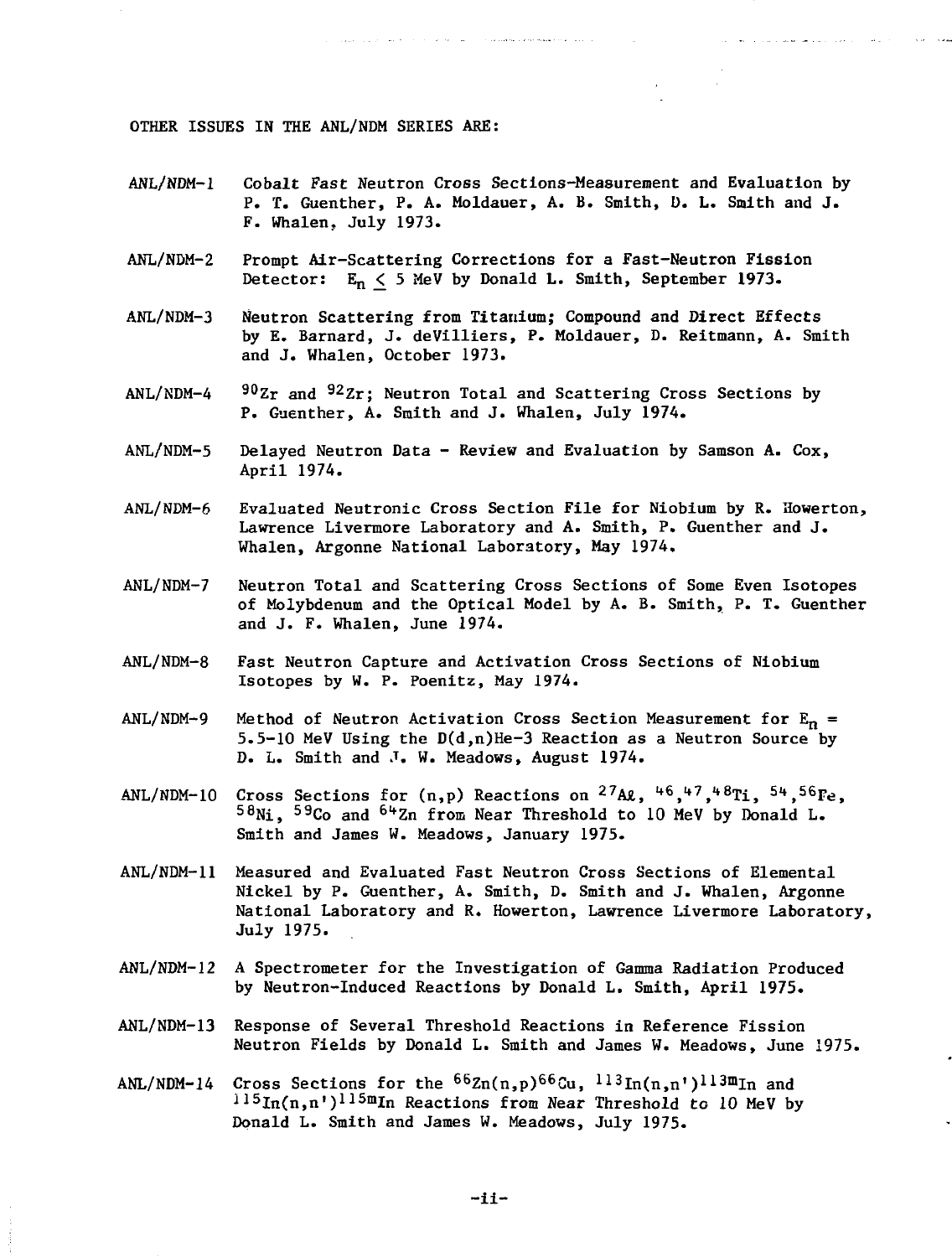- ANL/NDM-15 Radiative Capture of Fast Neutrons in <sup>165</sup>Ho and <sup>181</sup>Ta by W. P. Poenitz, June 1975.
- ANL/NDM-16 Fast Neutron Excitation of the Ground-State Rotational Band of 238u by P. Guenther, D. Havel and A. Smith, September 1975.
- ANL/NDM-17 Sample-Size Effects in Fast-Neutron Gamma-Ra> Production Measurements: Solid-Cylinder Samples by Donald L. Smith, September 1975.
- <code>ANL/NDM-18 The Delayed Neutron Yield</code> of  $^{238}$ U and  $^{241}$ Pu by J. W. Meadows January 1976.
- ANL/NDM-19 A Remark on the Prompt-Fission-Neutron Spectrum of <sup>252</sup>Cf by P. Guenther, D. Havel, R. Sjoblom and A. Smith, March 1976.
- ANL/NDM-20 Fast-Neutron-Gamma-Ray Production from Elemental Iron:  $E_n$  < 2 MeV by Donald L. Smith, May 1976.
- ANL/NDM-21 Note on the Experimental Determination of the Relative Fast-Neutron Sensitivity of a Hydrogenous Scintillator by A. Smith, P. Guenther and R. Sjoblom, June 1976.
- ANL/NDM-22 Note on Neutron Scattering and the Optical Model Near A=208 by P. Guenther, D. Havel and A. Smith, September 1976.
- ANL/NDM-23 Remarks Concerning the Accurate Measurement of Differential Cross Sections for Threshold Reactions Used in Fast-Neutron Dosimetry for Fission Reactors by Donald L. Smith, December 1976.
- ANL/NDM-24 Fast Neutron Cross Sections of Vanadium and an Evaluated Neutronic File by P. Guenther, D. Havel, R. Howerton, F. Mann, D. Smith, A. Smith and J. Whalen, May 1977.
- ANL/NDM-25 Determination of the Energy Scale for Neutron Cross Section Measurements Employing a Monoenergetic Accelerator by J. W. Meadows, January 1977.
- ANL/NDM-26 Evaluation of the IN-115(N,N')IN-115M Reaction for the ENDF/B-V Dosimetry File by Donald L. Smith, December 1976.
- ANL/NDM-27 Evaluated (n,p) Cross Sections of <sup>46</sup>Ti, <sup>47</sup>Ti and <sup>48</sup>Ti by C. Philis and 0. Bersillon, Bruyeres-le-Chatel, France and D. Smith and A. Smith, Argonne National Laboratory, January 1977.
- ANL/NDM-28 Titanium-II: An Evaluated Nuclear Data File by C. Philis, Centre d'Etudes de Bruyeres-le-Chatel, R. Howerton, Lawrence Livermore Laboratory and A. B. Smith, Argonne National Laboratory, June 1977.
- ANL/NDM-29 Note on the 250 keV Resonance in the Total Neutron Cross Section of <sup>5</sup>Li by A. B. Smith, P. Guenther, D. Havel and J. F. Whalen, June 1977.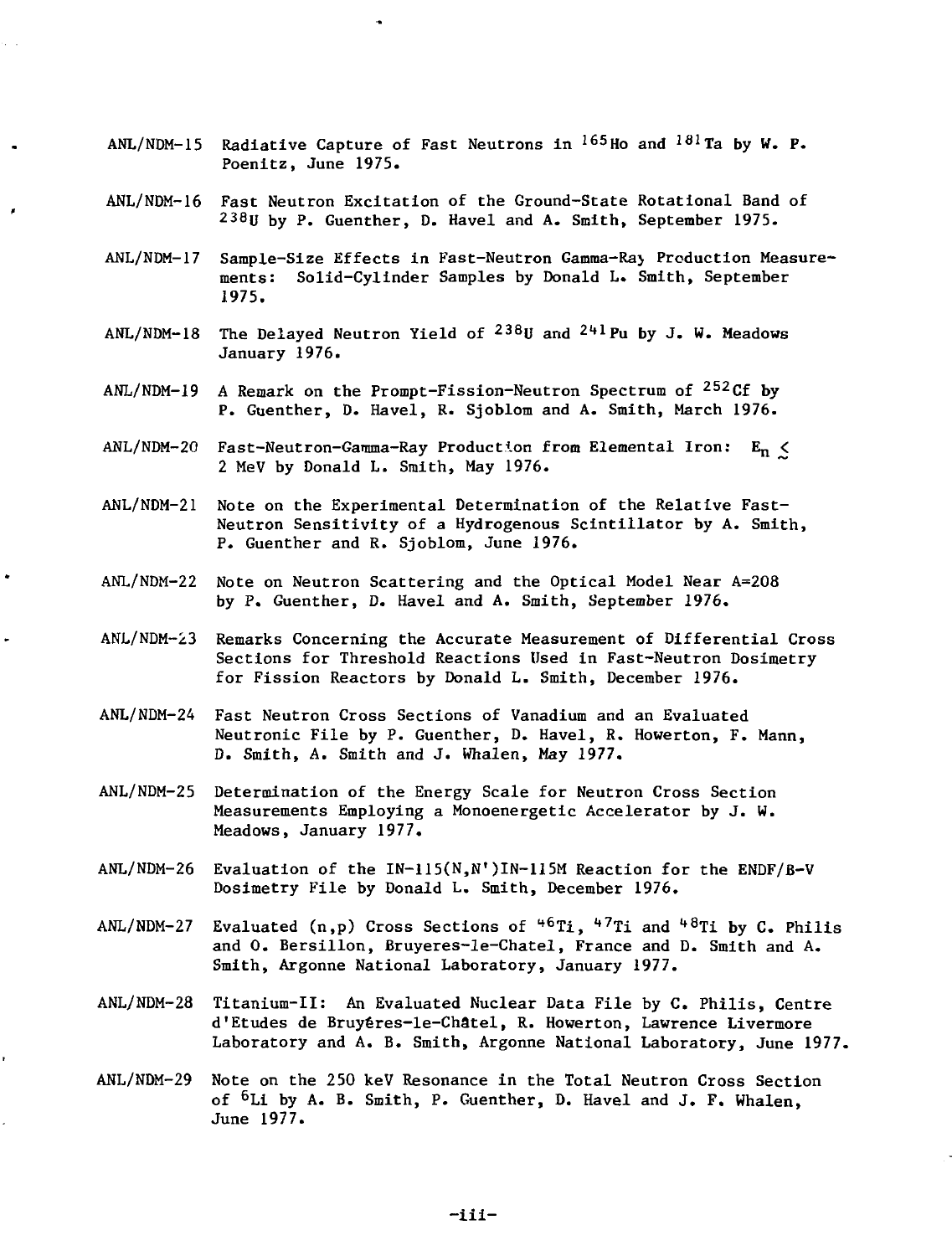- ANL/NDM-30 Analysis of the Sensitivity of Spectrum-Average Cross Sections to Individual Characteristics of Differential Excitation Functions by Donald L. Smith, March 1977.
- ANL/NDM-31 Titanium-I: Fast Neutron Cross Section Measurements by P. Guenther, D. Havel, A. Smith and J. Whalen, May 1977.
- ANL/NDM-32 Evaluated Fast Neutron Cross Section of Uranium-238 by W. Poenitz, E. Pennington, and A. B. Smith, Argonne National Laboratory and R. Howerton, Lawrence Livermore Laboratory, October 1977.
- ANL/NDM-33 Comments on the Energy-Averaged Total Neutron Cross Sections of Structural Materials by A. B. Smith and J. F. Whalen, June 19/7.
- ANL/NDM-34 Graphical Representation of Neutron Differential Cross Section Data for Reactor Dosimetry Applications by Donald L. Smith, June 1977.
- ANL/NDM-35 Evaluated Nuclear Data File of Th-232 by J. Meadows, W. Poenitz, A. Smith, D. Smith and J. Whalen, Argonne National Laboratory and R. Howerton, Lawrence Livermore Laboratory, February 1978.
- ANL/NDM-36 Absolute Measurements of the  $^{233}$  U(n,f) Cross Section Between 0.13 and 8.0 MeV by W. P. Poenitz, April 1978.
- ANL/NDM-37 Neutron Inelastic Scattering Studies for Lead-204 by D. L. Smith and J. W. Meadows, December 1977.
- ANL/NDM-38 The Alpha and Spontaneous Fission Half-Lives of  $242$  Pu by J. W. Meadows, December 1977.
- ANL/NDM-39 The Fission Cross Section of  $239$ Pu Relative to  $235$ U from 0.1 to 10 MeV by J. W. Meadows, March 1978.
- ANL/NDM-40 Statistical Theory of Neutron Nuclear Reactions by P. A. Moldauer, February 1978.
- ANL/NDM-41 Energy-Averaged Neutron Cross Sections of Fast-Reactor Structural Materials by A. Smith, R. McKnight and D. Smith, February 1978.
- ANL/NDM-42 Fast Neutron Radiative Capture Cross Section of 232Th by W. P. Poenitz and D. L. Smith, March 1978.
- ANL/NDM-43 Neutron Scattering from 12c in the Few-MeV Region by A. Smith, R. Holt and J. Whalen, September 1978.
- $ANL/NDM-44$  The Interaction of Fast Neutrons with  $60Ni$  by A. Smith, P. Guenther, D. Smith and J. Whalen, January 1979.
- ANL/NDM-45 Evaluation of  $235U(n,f)$  between 100 KeV and 20 MeV by W. P. Poenitz, July 1979.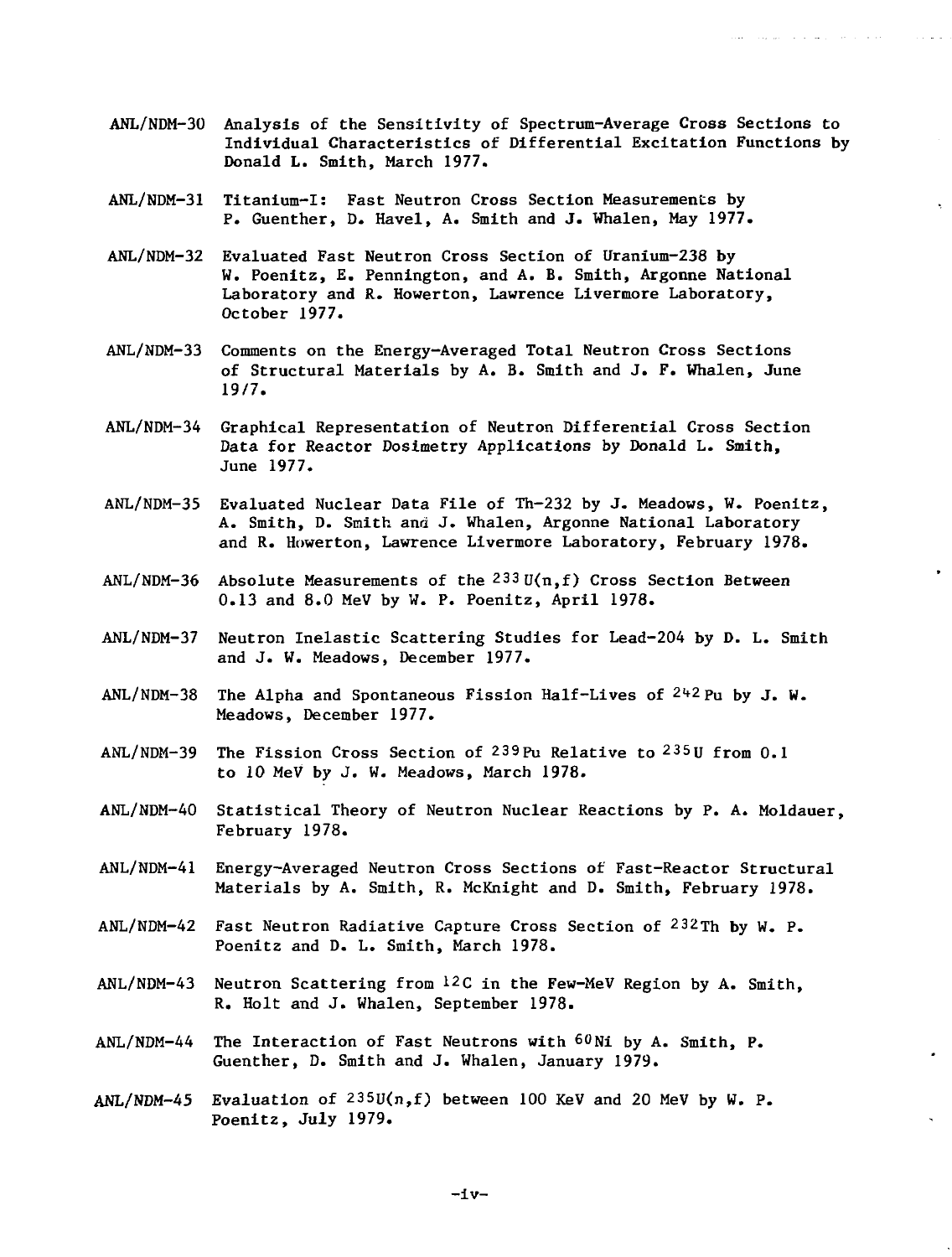- ANL/NDM-46 Fast-Neutron Total and Scattering Cross Sections of  $107$  Ag in the MeV Region by A. Smith, P. Guenther, G. Winkler and J. Whalen, January 1979.
- ANL/NDM-47 Scattering of MeV Neutrons from Elemental Iron by A. Smith and P. Guenther, March 1979.
- ANL/NDM-48 2 35 u Fission Mass and Counting Comparison and Standardization by W. P. Poenitz, J. W. Meadows and R. J. Armani, May 1979.
- ANL/NDM-49 Some Comments on Resolution and the Analysis and Interpretation of Experimental Results from Differential Neutron Measurements by Donald L. Smith, November 1979.
- ANL/NDM-50 Prompt-Fission-Neutron Spectra of <sup>233</sup> U, <sup>235</sup> U, <sup>239</sup> Pu and <sup>240</sup> Pu Relative to that of <sup>252</sup> Cf by A. Smith, P. Guenther, G. Winkler and R. McKnight, September 1979.
- ANL/NDM-51 Measured and Evaluated Neutron Cross Sections of Elemental Bismuth by A. Smith, P. Guenther, D. Smith and J. Whalen, April 1980.
- $AML/NDM-52$  Neutron Total and Scattering Cross Sections of  $6$  Li in the Few MeV Region by P. Guenther, A. Smith and J. Whalen, February 1980.
- ANL/NDM-53 Neutron Source Investigations in Support of the Cross Section Program at the Argonne Fast-Neutron Generator by James W. Meadows and Donald L. Smith, May 1980.
- ANL/NDM-54 The Nonelastic-Scattering Cross Sections of Elemental Nickel by A. B. Smith, P. T. Guenther and J. F. Whalen, June 1980.
- ANL/NDM-55 Thermal Neutron Calibration of a Tritium Extraction Facility using the  $6$  Li(n,t)<sup>4</sup> He/<sup>1 97</sup> Au(n, $\gamma$ )<sup>1 98</sup> Au Cross Section Ratio for Standardization by M. M. Bretscher and D. L. Smith, August 1980.
- <code>ANL/NDM-56 Fast-Neutron Interactions</code> with  $^{182}$ W,  $^{184}$ W and  $^{186}$ W b P. T. Guenther, A. B. Smith and J. F. Whalen, December 1980.
- ANL/NDM-57 The Total, Elastic- and Inelastic-Scattering Fast-Neutron Cross Sections of Natural Chromium, Peter T. Guenther, Alan B. Smith and James F. Whalen, January 1981.
- ANL/NDM-58 Review of Measurement Techniques for the Neutron Capture Process by W. P. Poenitz, August 1981.
- ANL/NDM-59 Review of the Importance of the Neutron Capture Process in Fission Reactors, Wolfgang P. Poenitz, July 1981.
- ANL/NDM-60 Neutron Capture Activation Cross Sections of  $^{94}$ Zr,  $^{96}$ Zr,  $^{98}$ , $^{100}$ Mo and  $110, 114, 116$ Cd at Thermal and 30 keV Energy, John M. Wyrick and Wolfgang P. Poenitz, (to be published).

-v-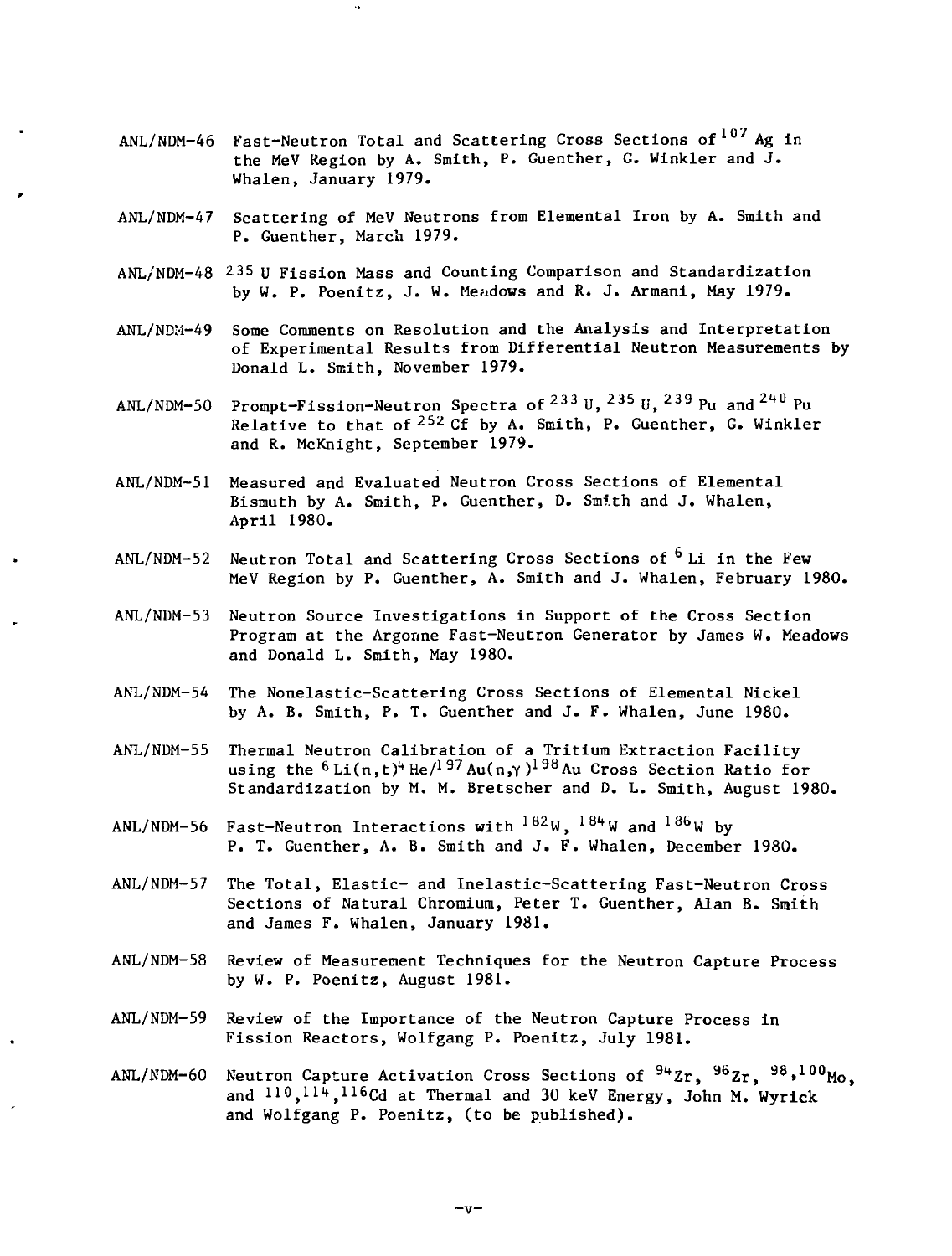- ANL/NDM-61 Fast-neutron Total and Scattering Cross Sections of <sup>58</sup>Ni by Carl Budtz-Jørgensen, Peter T. Guenther, Alan B. Smith and James F. Whalen, September 1981.
- ANL/NDM-62 Covariance Matrices and Applications to the Field of Nuclear Data, by Donald L. Smith, November 1981.
- ANL/NDM-63 On Neutron Inelastic-Scattering Cross Sections of <sup>232</sup>Th, <sup>233</sup>U,  $^{235}$ U,  $^{238}$ U,  $^{239}$ U, and  $^{239}$ Pu and  $^{240}$ Pu by Alan B. Smith an Peter T. Guenther, January 1982.
- ANL/NDM-64 The Fission Fragment Angular Distributions and Total Kinetic Energies for  $^{235}$ U(n,f) from .18 to 8.83 MeV by James W. Meadows, and Carl Budtz-Jørgensen, (to be published).
- ANL/NDM-65 Note on the Elastic Scattering of Several MeV Neutrons from Elemental Calcium by Alan B. Smith and Peter T. Guenther, March 1982.
- ANL/NDM-66 Fast-neutron Scattering Cross Sections of Elemental Silver by Alan B. Smith and Peter T. Guenther, May 1982.
- ANL/NDM-67 Non-evaluation Applications for Covariance Matrices by Donald L. Smith, May 1982.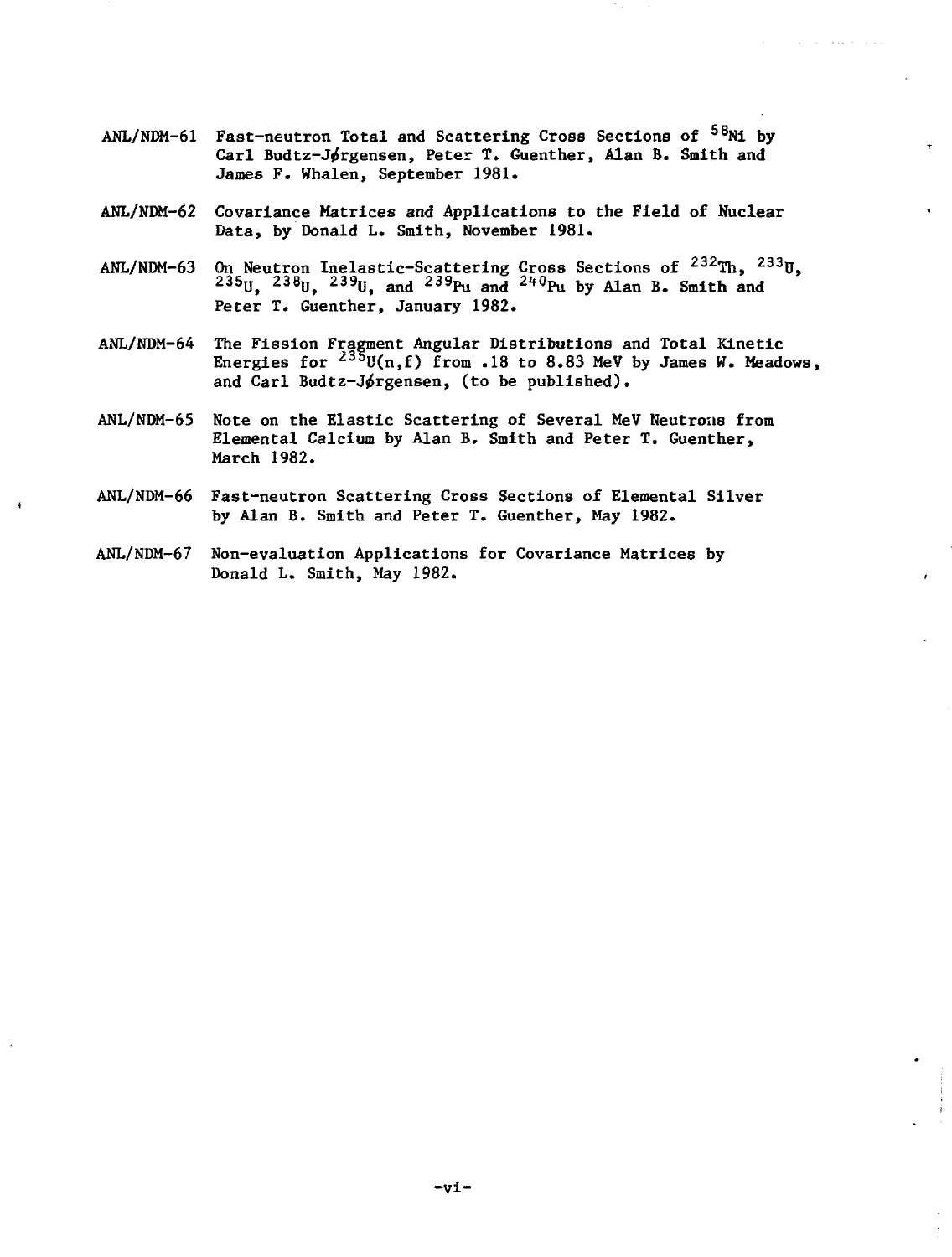# TABLE OF CONTENTS

 $\sim$ 

 $\bullet$ 

×

 $\bullet$ 

 $\ddot{\phantom{a}}$ 

 $\bullet$ 

 $\ddot{\phantom{1}}$ 

 $\sim 10^7$ 

|  | Page |
|--|------|
|  |      |
|  |      |
|  |      |
|  |      |
|  |      |
|  |      |
|  |      |
|  |      |
|  |      |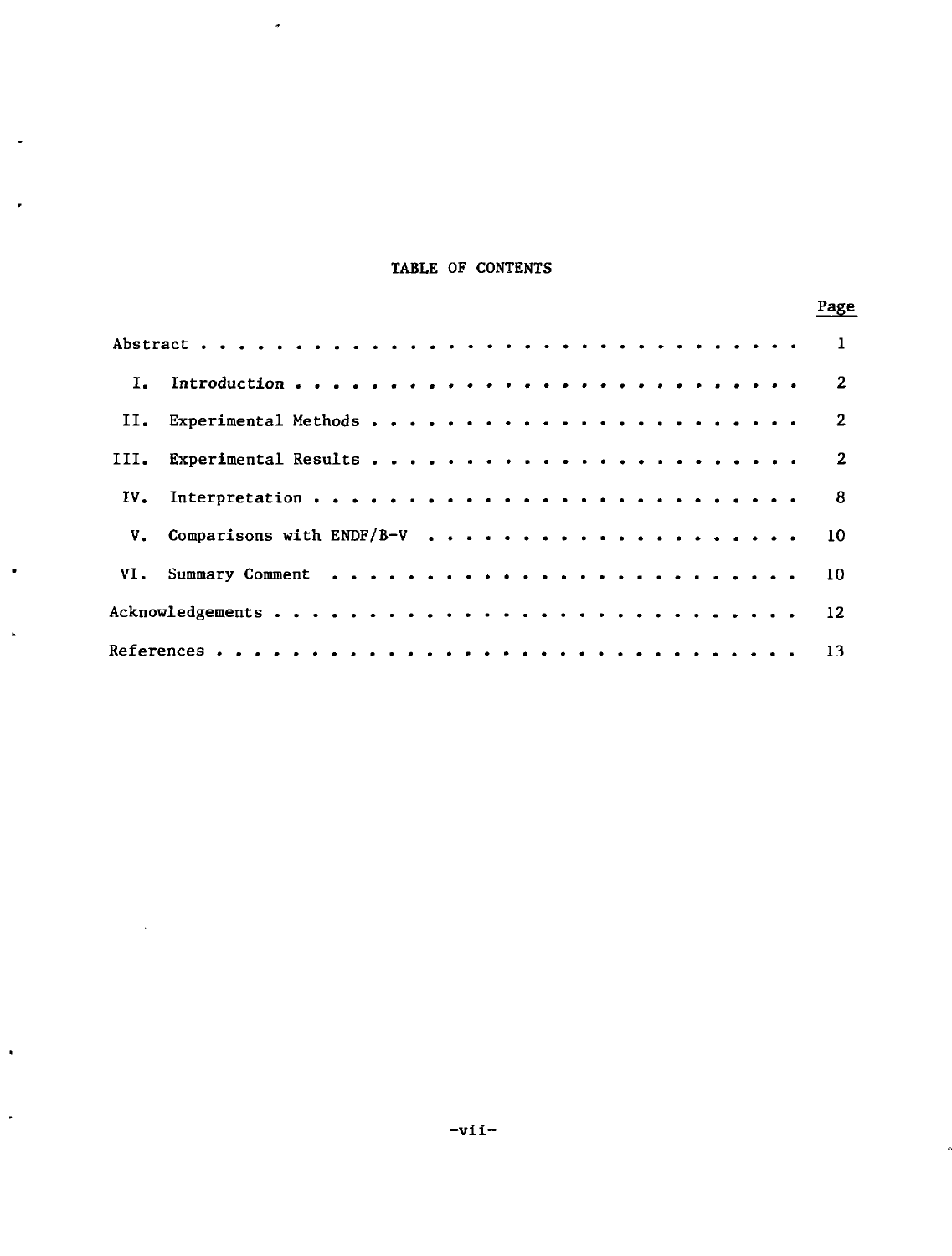## FAST-NEUTRON TOTAL AND SCATTERING CROSS SECTIONS OF <sup>103</sup>Rh\*

by

A. B. Smith, P. T. Guenther and J. F. Whalen

Argonne National Laboratory

Argonne, Illinois

## Abstract

Fast-neutron total cross sections of  $^{103}\rm{Rh}$  are measured with 30 to 50 keV resolutions from 0.7 to 4.5 MeV. Differential elastic- and inelastic-scattering cross sections are measured from 1.45 to 3.85 MeV. Scattered-neutron groups corresponding to excited levels at 334±13, 536±7, 648±25, 796±20, 864±22, 1120±22, 1279±50, 1481±27, 1683±39, 1840±79, 1991±71 and 2050 (tentative) keV are observed. An optical-statistical model is derived from the elastic-scattering results. The experimental values are compared with comparable quantities given in the ENDF/B-V evaluation.

\*This work supported by the U.S. Department of Energy.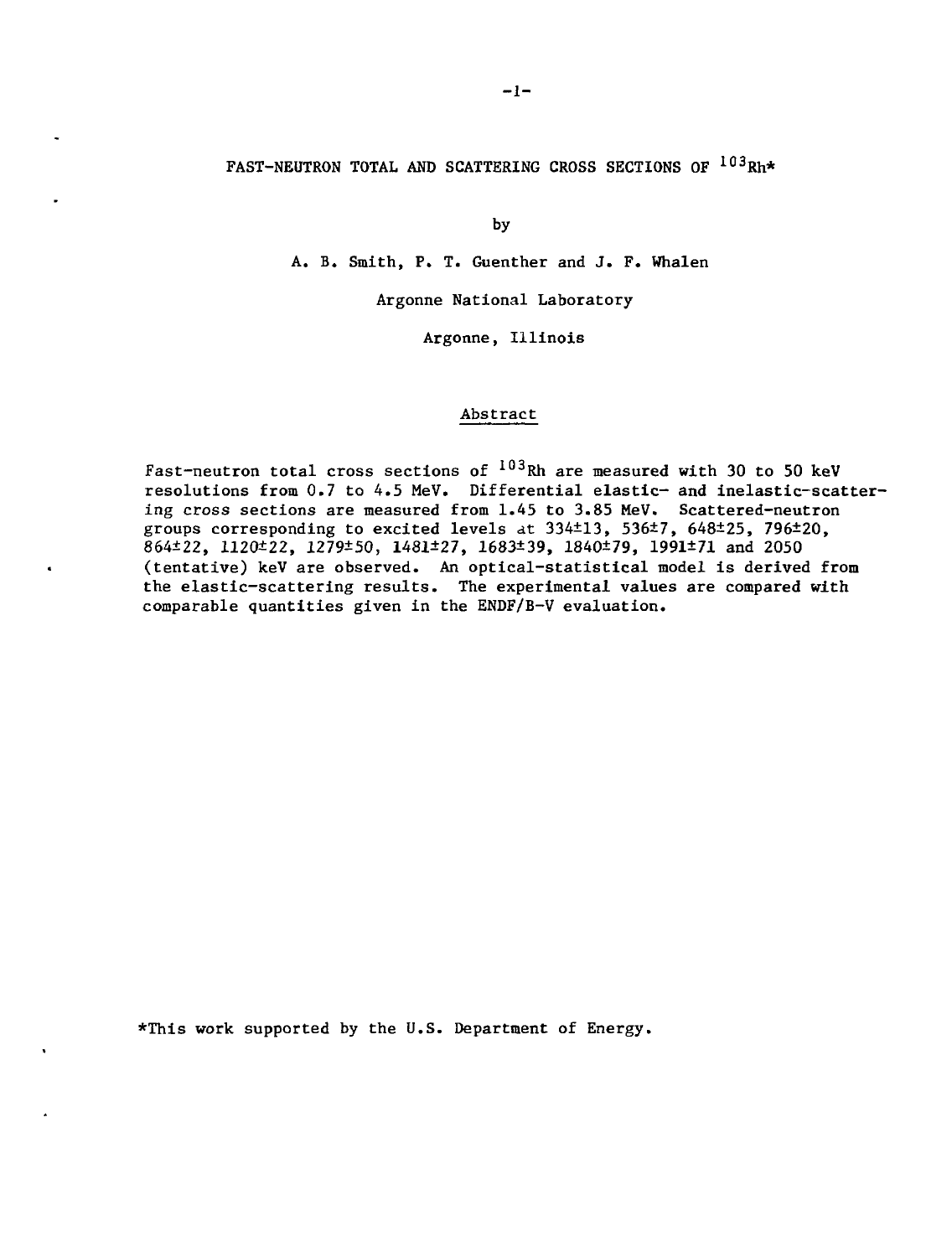#### I. INTRODUCTION

This is the third report of a series dealing with the interaction of fast-neutrons with fission-product targets. Similar studies of palladium and silver are described in Refs. 1 and 2, respectively. The primary objectives of these studies were; 1) the determination of neutron cross sections in the low-MeV region for the derivation of an optical-statistical model (OM) suitable for the quantitative prediction of the interaction of fast neutrons with difficult-to-measure fission-product nuclei of similar mass, and 2) the provision of experimental information directly relevant to fission-product nuclei. Generalization of the individual OM parameter sets will be discussed in Ref. 3. The primary emphasis was on neutron total and elastic-scattering cross sections and, secondarily, on inelastic-scattering cross sections. Elemental rhodium is monoisotopic  $(^{103}Rh)$ . It lies near the extreme peak of the light-mass fission-product-yield curve with, for example, a fission-product vield of  $\approx$  5.85% for the fission of  $^{239}$ Pu induced by fission-spectrum neutrons (i.e. by neutrons of energies similar to those encountered in a typical fast-breeding reactor).

Subsequent portions of this report deal with the experimental results, and their interpretation in terms of an OM, and with some comparisons with the corresponding values given in ENDF/B- $V^4$ .

#### II. EXPERIMENTAL METHODS

All of the measurements employed a 2 cm in diameter and 2 cm long cylinder of metallic rhodium. Chemical impurities within the sample were negligible. The sample density was determined to better than 1% by means of precision weight and dimension measurements. All neutron measurements were made using the  ${}^{7}$ Li(p,n) ${}^{7}$ Be reaction as a neutron source operating in the nsec-pulsed mode with associated time-of-flight techniques. The neutron total-cross-section measurements were carried out with the Argonne total-crosssection apparatus. The neutron differential-scattering measurements were made with the Argonne ten-angle time-of-flight system. The methods and apparatuses employed in both types of measurements were identical to those described in Refs. 1 and 2 and, indeed, the measurements were made concurrently with the palladium measurements of Ref. 1.

## III. EXPERIMENTAL RESULTS

#### A. Neutron Total Cross Sections

Neutron total cross sections were measured from  $\approx$  0.7 to 4.5 MeV at intervals of  $\leq$  50 keV using monoenergetic-source techniques with resolutions in the range of 30 to 50 keV. The objective was the determination of energy-averaged total cross sections consistent with the concept of the OM. The measurements were made in several sets, each spanning the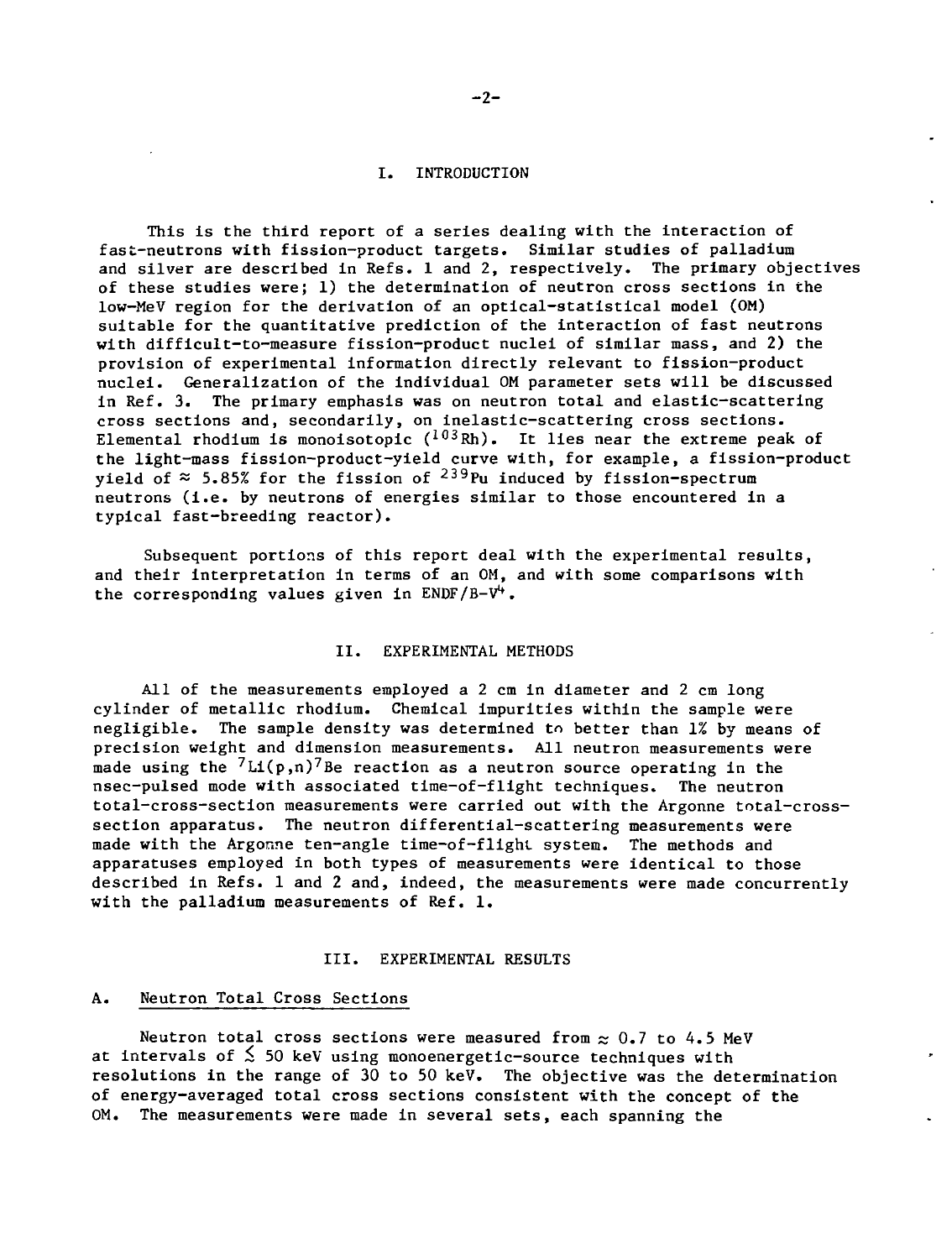experimental energy range. The results from the various sets were combined and averaged over 100 keV energy bins. The statistical uncertainties of the averaged values were  $\leq 1\%$ . Corrections were made for small dead-time effects. In-scattering and self-shielding corrections were negligible in the present experiments. The energy-averaged results are shown in Fig. 1. The present energy-averaged results decrease smoothly in magnitude with energy without any indication of energy-dependent fluctuations. The present values are in good agreement with recent results of white-source measurements by Poenitz et al.<sup>5</sup> and the latter were used to extend the present measurements to lower energies as illustrated in Fig. 1. Concurrently with the rhodium measurements, neutron total cross sections of carbon were determined giving results in good agreement with those reported in the literature.<sup>6</sup>

## B. Neutron Elastic-Scattering Cross Sections

Differential elastic-scattering cross sections were measured from  $\approx$  1.45 to 3.85 MeV. Below 3.0 MeV the measurements were made at  $\approx$  50 keV intervals and at ten scattering angles distributed between  $\approx$  20 and 160 degrees. At 3.0 MeV and above the measurements were made at  $\approx 100$  keV intervals and twenty scattering angles distributed over the same angular range. The objective was reliable energy-average cross sections, thus broad  $(z; 30$  to 70 keV) resolutions were employed in the measurements and, below 3.0 MeV, results obtained at adjacent energies were averaged. The broad experimental resolutions contributed to an energy-smooth cross-section behavior and good statistical accuracies but precluded the resolution of elastic-scattered neutrons from inelastic-scattered neutrons associated with the excitation of the first two levels at  $\approx$  39 and 93 keV. Thus it should be clearly understood that, the measured "elastic" cross sections referred to here are inclusive of two small inelastic-neutron components. The latter are dealt with in the interpretation described below. The differential neutron scattering measurements were made relative to the neutron total cross sections of carbon<sup>6</sup> in the manner described in Ref. 8. Neutron scattering angles were determined to a relative uncertainty of  $\pm$  0. degree and an absolute uncertainty of  $\pm$  0.75 degree. The statistical uncertainties of the individual differential elastic-scattering cross sections was  $\lesssim$  1% with larger uncertainties at the extreme miminum of the distributions. Systematic differential-cross-section uncertainties, largely associated with detector calibration, were  $\approx$  3%. The measured results were corrected for multiple-event, beam-attenuation and angular-resolution effects using the correction procedures of Ref. 9. Generally, these correction procedures introduced a 1% uncertainty into the cross-section values. Thus the overall diffe-ential-cross-section uncertainty was  $\leq 5\%$ .

The measured differential "elastic"-scattering results are summarized in Fig. 2. These differential values were least-square fitted with  $6^{\text{th}}$ -order Legendre-Polynomial series in order to obtain the angle-integrated elastic scattering cross sections shown in Fig. 1. The quality of the Legendrepolynomial description of the differential values is indicated by the curves of Fig. 2. The uncertainties of the angle-integrated cross sactions are  $\lesssim$  5%. The present elastic-scattering results reasonably extrapolate to the lower-energy values of Ref. 7 as illustrated in Fig. 1.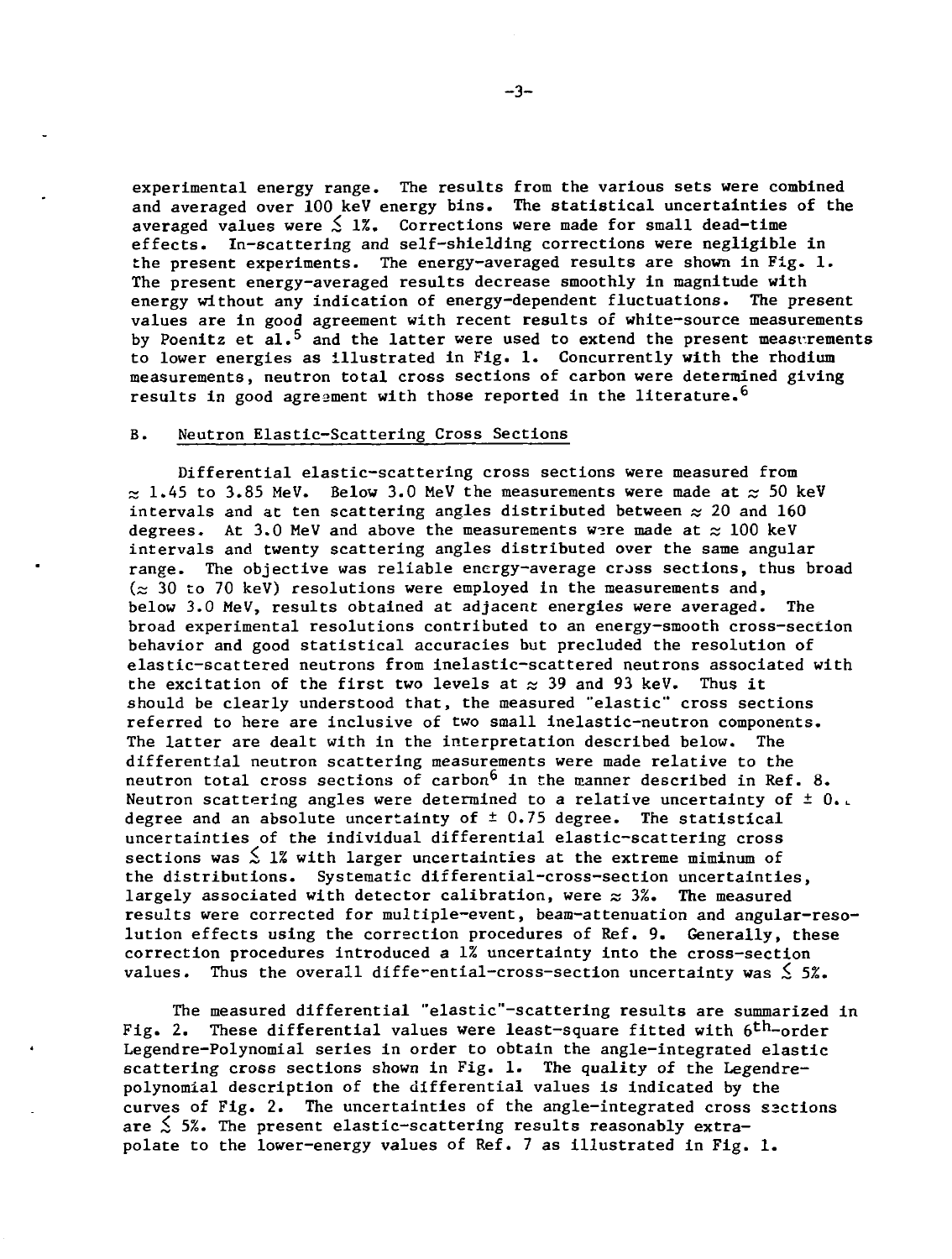

 $\ddagger$ 

Fig. 1. Neutron Total and "Elastic"-Scattering Cross Sections of  $^{103}\rm{Rh}$ . The present experimental results are indicated by 0 (totals) and D (elastic-scattering) symbols. Total-cross-section results are extended to energies below 700 keV using values of Ref. 5. Lower-energy elastic scattering results of Ref. 7 are indiated by X symbols. Curves indicate the results of OM calculations as described in the text.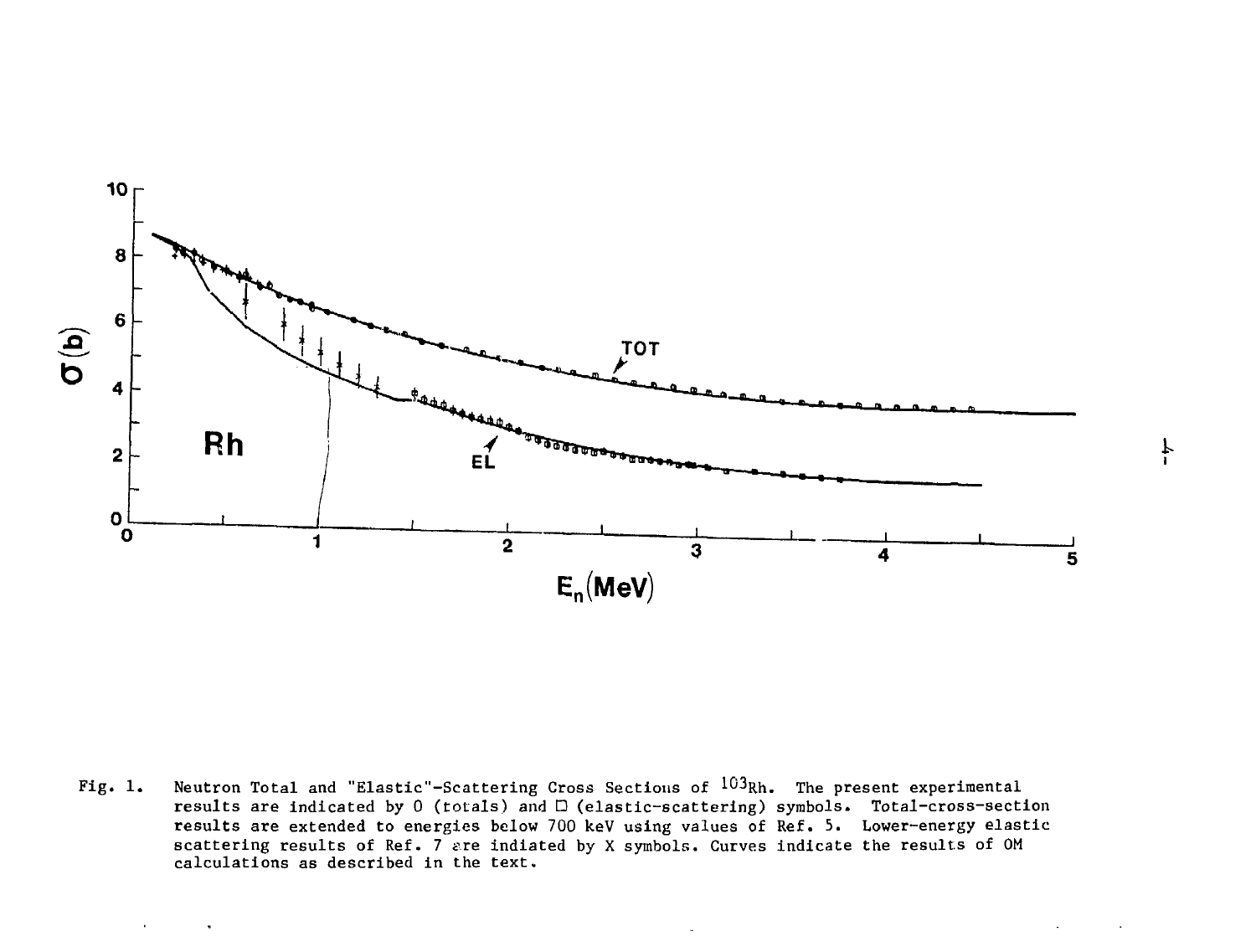

**Fig. 2. Differential "Elastic"-Scattering Cross Sections of <sup>103</sup>Rh. The present experimental results are indicated by data symbols. Curves indicate results of fitting Legendre-Polynomial series to the measured values.**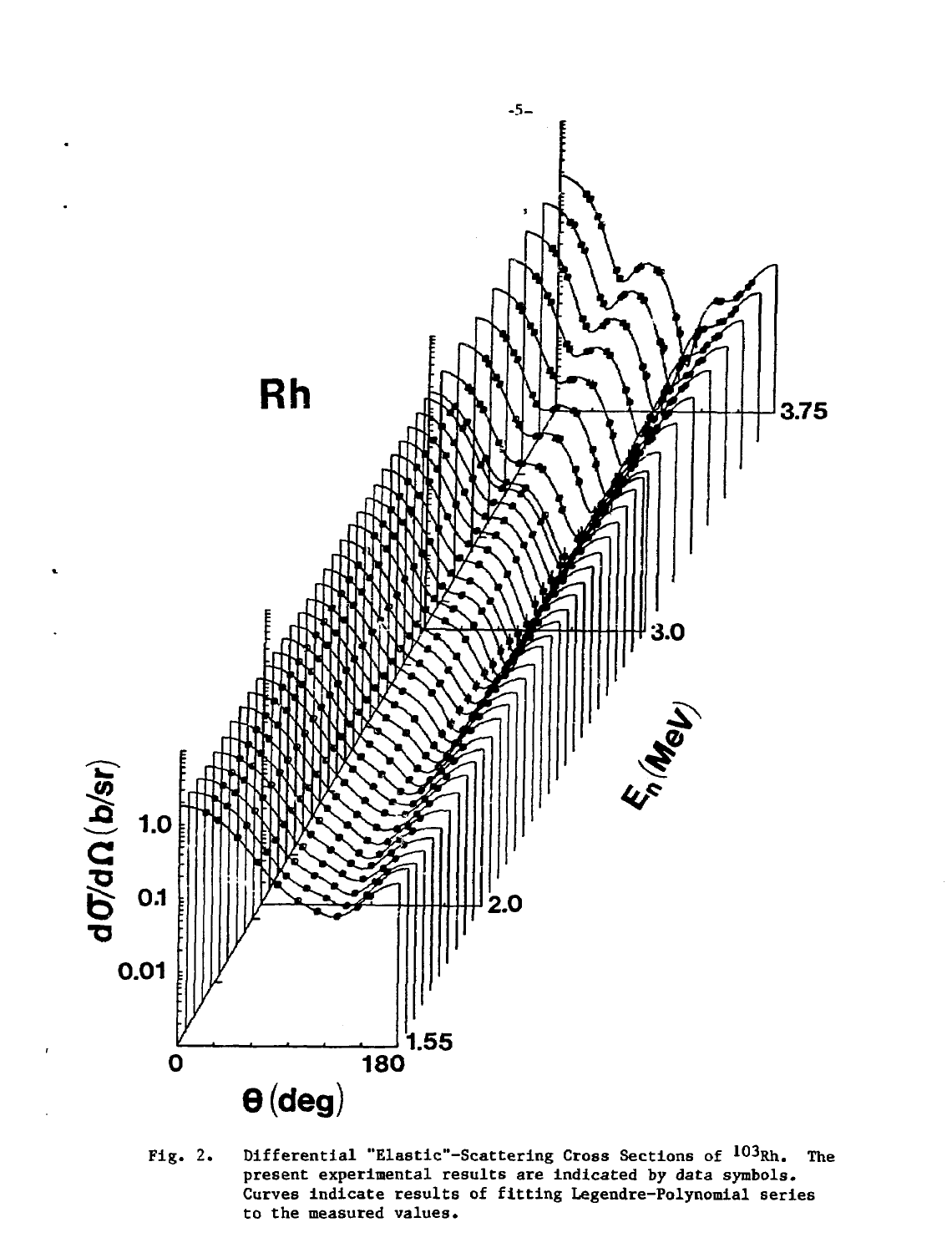#### C. Neutron Inelastic-Scattering Cross Sections

The primary goal of the measurements was the determination of neutron total and elastic-scattering cross sections. However, inelastic-scattering cross sections were acrude in the course of the "elastlc"-scattering measurements. The Intentionally-broad incident-energy spreads precluded the resolution of neutrons associated with the excitation of the low-lying 39 and 93 keV levels (as noted above), and restricted the resolution of inelasticneutron groups corresponding to the excitations of higher-lying levels. Twelve inelastic-neutron groups were observed corresponding to the excitations of levels up to  $\approx$  2.0 MeV as summarized in Table 1. In only two of these cases could the observed excitations be reasonably attributed to a single level. The remainder appear to be composites of contributions from two or more levels. Further definition of these components will be pursued in future measurements to be reported elsewhere.<sup>10</sup> The observed excitation energies of Table 1 are simple averages of results of a number of measurements with the uncertainties defined as the RMS deviations of the observables from  $\iota$ he averages. Thus the uncertainties apply to the mean excitation energies and do not necessarily correspond to scattered-neutron resolutions. The latter were governed by the incident-neutron energy spreads and the scatteredneutron resolutions of the apparatus. Generally, the observed excitation energies are reasonably consistent with the detailed level structure determined by means of (n; n',y) measurements<sup>7</sup> and radioactive decay studies<sup>11</sup> up to  $\approx$  1300 keV (see Table 1). Knowledge of higher-energy levels remains very fragmentary.

Inelastic-scattering cross-section determinations extended in incident energy from  $\approx 800$  keV above threshold to 3.85 MeV. The measured differential values were corrected for multiple-event and beam-attenuation effects. Angle-integrated inelastic-scattering cross sections were derived from the measured differential values in the same manner as described above in the context of elastic scattering. The inelastic-scattered neutron distributions approached isotropy, thus the Legendre-Polynomial Series fitted to the measured values were of low order  $(e.g., < 2)$ . The origins of the uncertainties in the resulting cross sections were analogous to those for elastic scattering (above) with generally nuch larger statistical components. An additional uncertainty factor was the second neutron group from the  ${}^{7}$ Li(p;n)<sup>7</sup>Be source reaction. This contribution was particularly a concern for the excitation of the 334 keV level where, over much of the measured energy range, the elastically-scattered second-group component was not resolved from the inelastic—neutron first-group. The requisite corrections for the second-source-neutron group increased the inelastic-cross-section uncertainties for a number of the excitations. Generally, the total inelastic-scattering cross-section uncertainties were in the range 10 to more than 30%. The experimental inelastic-scattering cross sections results are summarized in Fig. 3. Cross sections for the excitation of 796 and 864 keV levels are given as a composite sum in order to enhance accuracies. The figure also contains "eyeguides" for each excitation indicating energy-dependent trends. The sum of these "eyeguides" is consistent with the measured neutron total and elastic-scattering results discussed above. Also, the present inelastic-scattering results are reasonably consistent with the better resolution and lower-energy results of Ref. 7.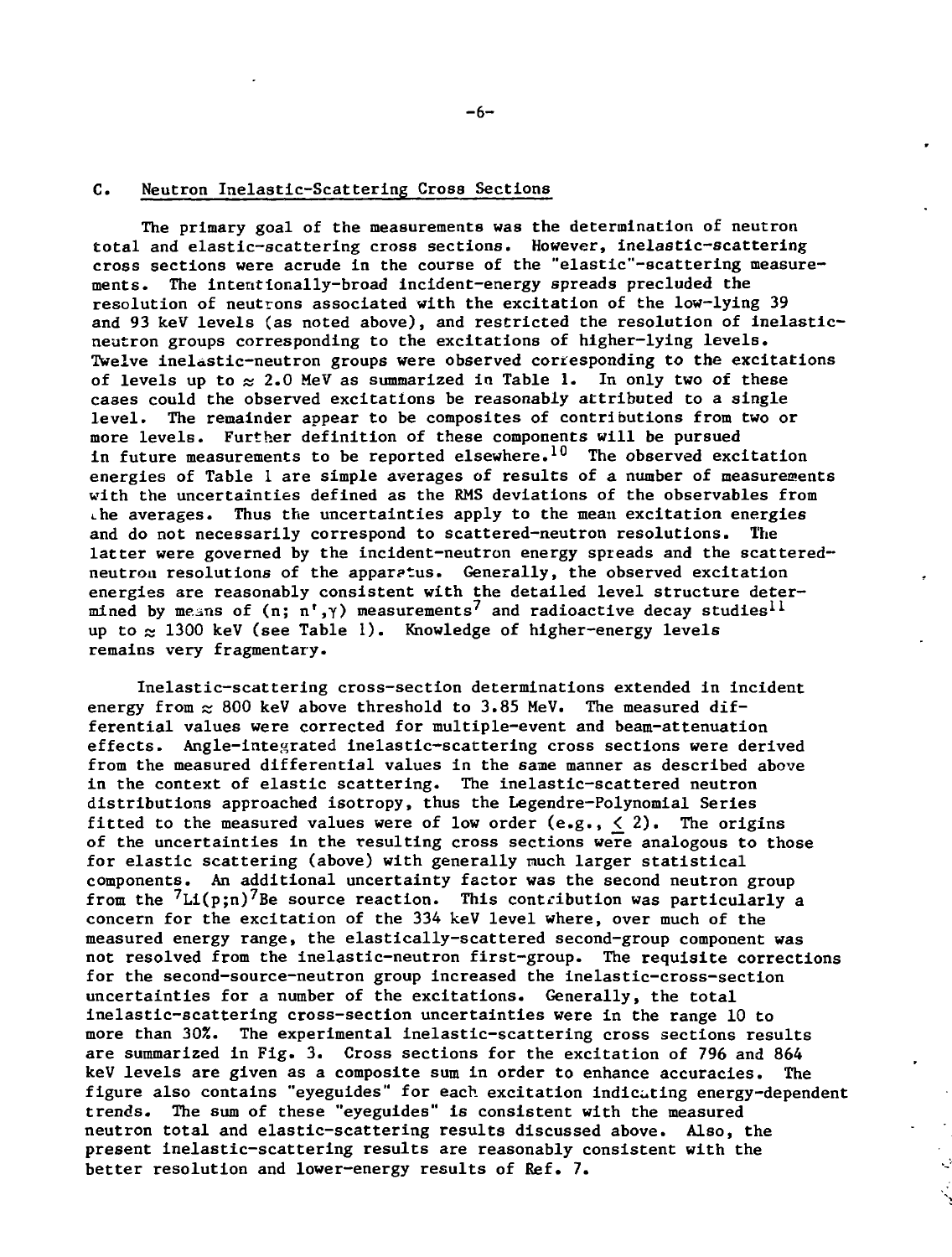

Fig. 3. Neutron Inelastic-Scattering Cross Sections of 103Rh. Observed excitation energies are numerically given in the various sections of the figure. The present experimental results are indicated by circular data symbols. Heavy curves are "eyeguides" constructed through the measured values. Light curves indicate the results of model calculations as discussed in the text.

 $\overline{\mathbf{r}}$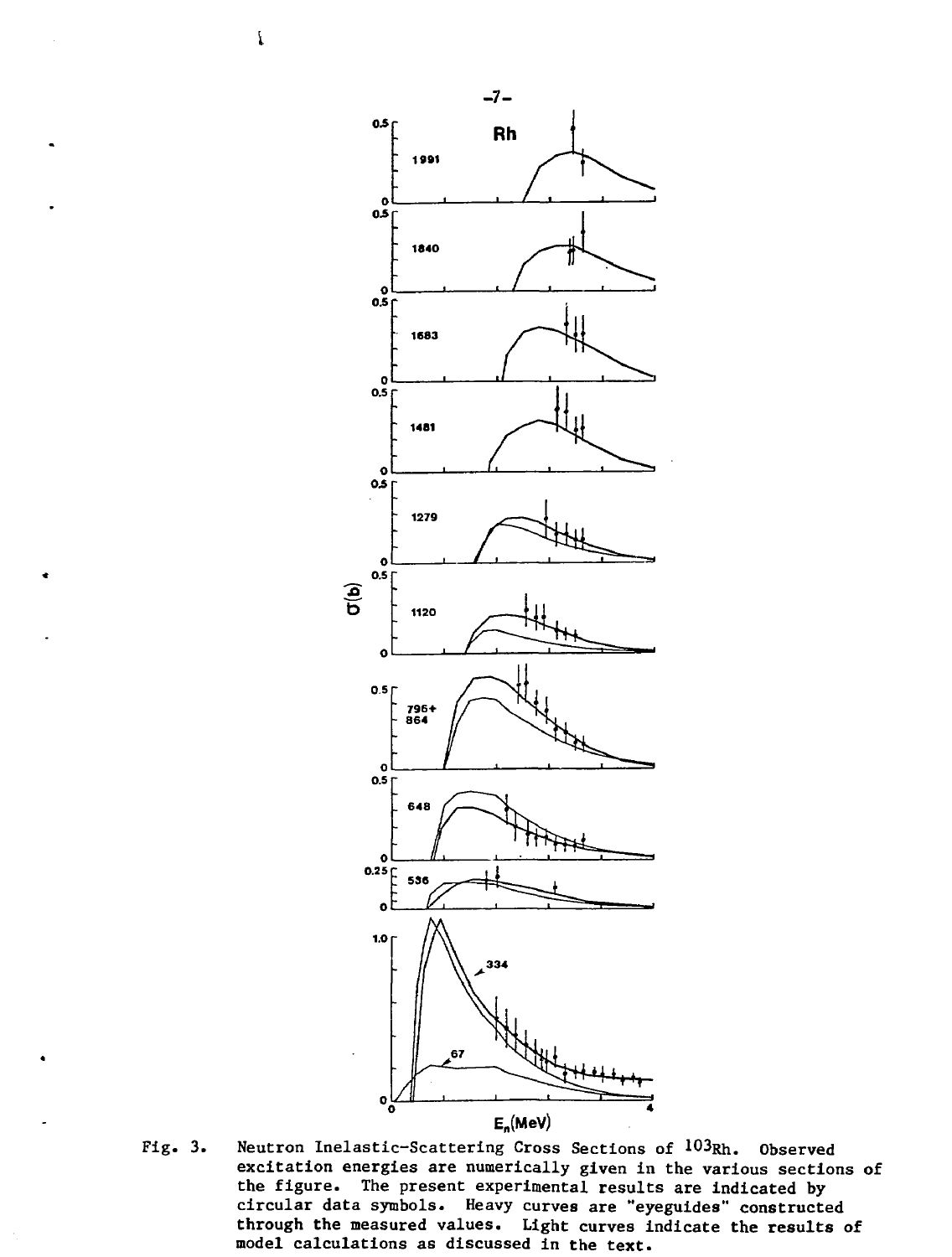#### IV. INTERPRETATION

It was assumed that the fast-neutron interaction with <sup>103</sup>Rh could be described by a spherical optical-statistical model (OM)<sup>12</sup>. The OM parameters were deduced from the observed differential elastic-scattering cross sections (see Fig. 1) by concurrently chi-square fitting the entire data base. The fitting procedure simultaneously varied the six OM parameters; real and imaginary strengths, radii and diffusenesses. The real strength was assumed to have an energy dependence of the form V\*V<sub>O</sub> - 0.3 x E(MeV), consistent with commonly used global potentials<sup>13</sup>. Compound-nucleus (CN) processes were calculated using the Hauser-Feshbach formula<sup>14</sup> as modified by Moldauer<sup>15</sup>. The excitation of 17 discrete levels to energies of  $\approx$  1.4 MeV was considered using the energies and  $J-\pi$  values of Ref. 7, supplemented by the compilation of Kef. 11. Higher-lying levels were statistically described using the p $z$ rameters of Gilbert and Cameron $^{16}$ . All of the calculations were made with the computer code  ${\tt ABAREX}^{17}$ . This code is capable of fitting observed differential cross sections consisting of several components. That capability was utilized as the observed "elastic"-scattering cross sections included inelastic contributions associated with the excitation of 40 key  $(7/2+)$  and 93 keV  $(9/2+)$  levels. These inelastic components made a small but significant contribution to the observed differential elastic-scattering cross sections results.

Following the above procedures, the OM parameters of Table 2 were obtained. The real and imaginary strengths (measured as integral per nucleon,  $J_v/A$ and  $J_w/A$ , or  $Vr^2$  and  $W \cdot a$ , respectively) are similar to those generally applicable in this mass-energy region<sup>3</sup>. The imaginary radius is somewhat larger than the real radius as is found in potentials largely based on  $\frac{1}{w}$ -energy strength functions<sup>18</sup>. The parameters of Table 2 provide a good description of the observed differential "elastic"-scattering cross sections as illustrated in Fig. 4. They also nicely describe the observed neutron total and angle-integrated "elastic"-scattering cross sections as illustrated in Fig. 1. The small discontinuity in the elastic-scattering cross section near 1.5 MeV is due to the inclusion of the first two inelastic-scattering components to make the calculated and observed results consistent. The calculations indicate smaller low-energy elastic-scattering values than reported in Ref. 7.

Comparison of measured and calculated inelastic—scattering cross sections are complicated by the limited knowledge of excited levels and by the lack of experimental definition. However, measured and calculated results are compared to excitation energies of  $\approx$  1200 keV in Fig. 3. Cross sections calculated for the composite excitation ( $\bar{E}_x$  = 67 keV) of the 40 keV (7/2+) and 93 keV (9/2+) levels are indicated. There is no counterpart in the present measurements. The cross sections for the excitation of the 334 keV level (295 keV  $(3/2-)$  and 357 keV  $(5/2-)$ ) are large. The calculated values are somewhat smaller than the measured results and increasingly so with energy. The measured values are not particularly well known due to corrections for contributions from the second-neutron group of the source reaction. However, the discrepancy is systematic and has the character and magnitude of a directvibrational process not consistent with a CN model. A similar behavior was noted in studies of the neutron interaction with silver as discussed in Ref. 2.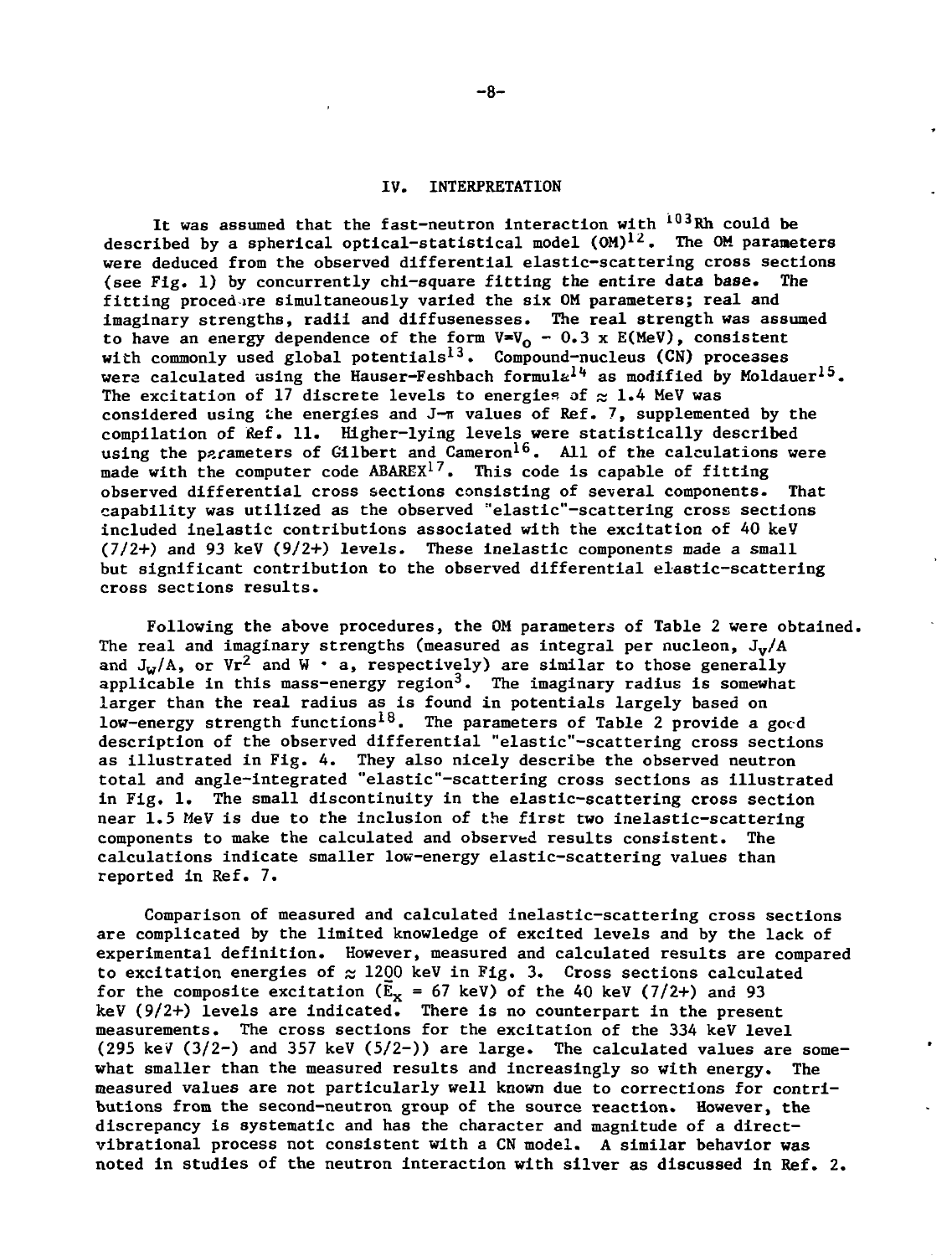

Â,

Fig. 4. Measured and Calculated Differential "Elastic"-Scattering Cross  $\rm{Sections\,\,\, of}$   $\rm{103Rh.}$  Measured results are indicated by data symbols and calculated values by curves.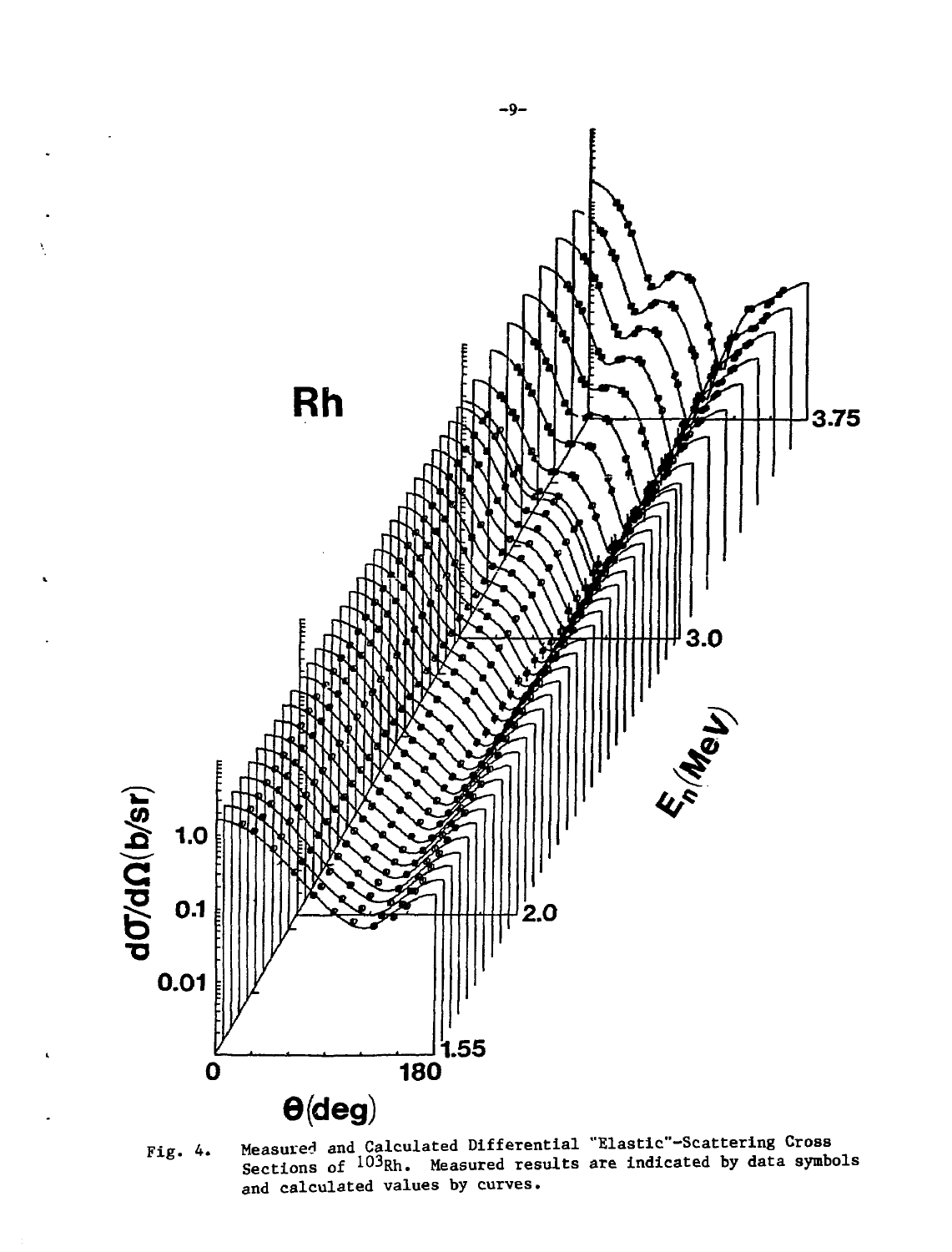The cross sections for the excitation of the 536 keV( $5/2+$ ) level are small and there is reasonable agreement between measurement and calculation. The calculated cross sectio  $\frac{1}{2}$  for the excitation of the 648 keV(607(7/2+), 650 keV( $5/2+$ ) and  $651$  keV( $3/2+$ )) level are marginally larger than the observed values. Calculated cross sections for higher-lying levels are universally smaller than the measured values. This discrepancy may be partly attributable to inappropriate  $J-\pi$  assignments and/or the omission of contributing levels in the calculations. The measured values are not definitive enough to effectively test either of these premises. Inappropriate statistical-level parameters may also be a concern but the usual symptom of incorrect channel competition are not in evidence.

### V. COMPARISONS WITH ENDF/3-V

The prominent measured cross sections were compared with the corresponding values given in ENDF/B-V(MAT-1310)<sup>4</sup>. The evaluated neutron total cross sections are generally larger than the measured quantities as illustrated in Fig. 5 and Table 3. The differences range from small amounts (e.g.,  $\approx$  1%) to as much as 8%. It is not clear to what extent a model played a part in the evaluation. If it was a significant consideration its parameters were not capable of reasonably describing the measured total cross sections over the 1 to 3 MeV region and the neutron total cross sections is the most readily calculated observable. The evaluated elastic-scattering cross sections are also generally bigger than the measured values by even larger amounts  $(z, 15%$ at  $\approx$  2.5 MeV), as illustrated in Fig. 5 and Table 3. The nonelastic cross sections implied by the measurements are in good agreement with the evaluated total inelastic-scattering cross sections as illustrated in ?ig. 5. This agreement maybe somewhat fortuitous in view of the discrepancies between measured and evaluated neutron total and elastic-scattering cross sections.

### VI. SUMMARY COMMENT

The present measurements provide new definition of the <sup>103</sup>Rh neutron total cross sections in a region where previous knowledge was sparse or non-existant. The differential neutron "elastic"-scattering measurements provide a good knowledge of the "elastic"-scattering process in the low-MeV region. The observations provide some understanding of the neutron inelastic-scattering process but lack the resolution necessary to define the detailed excited-level structure. The elastic-scattering data was used to deduce a spherical 0M potential, the parameters of which are consistent with those found generally applicable in this mass-energy region<sup>3</sup>. This potential provides a vehicle for the calculation of other neutron-induced processes (e.g., radiative capture) and/or for the extrapolation to nearby experimentally inaccessable fission products. The experimental results suggest that the evaluated neutron total and elastic-scattering cross sections as given in  $ENDF/B-V^4$  are too large by significant amounts throughout the few-MeV region.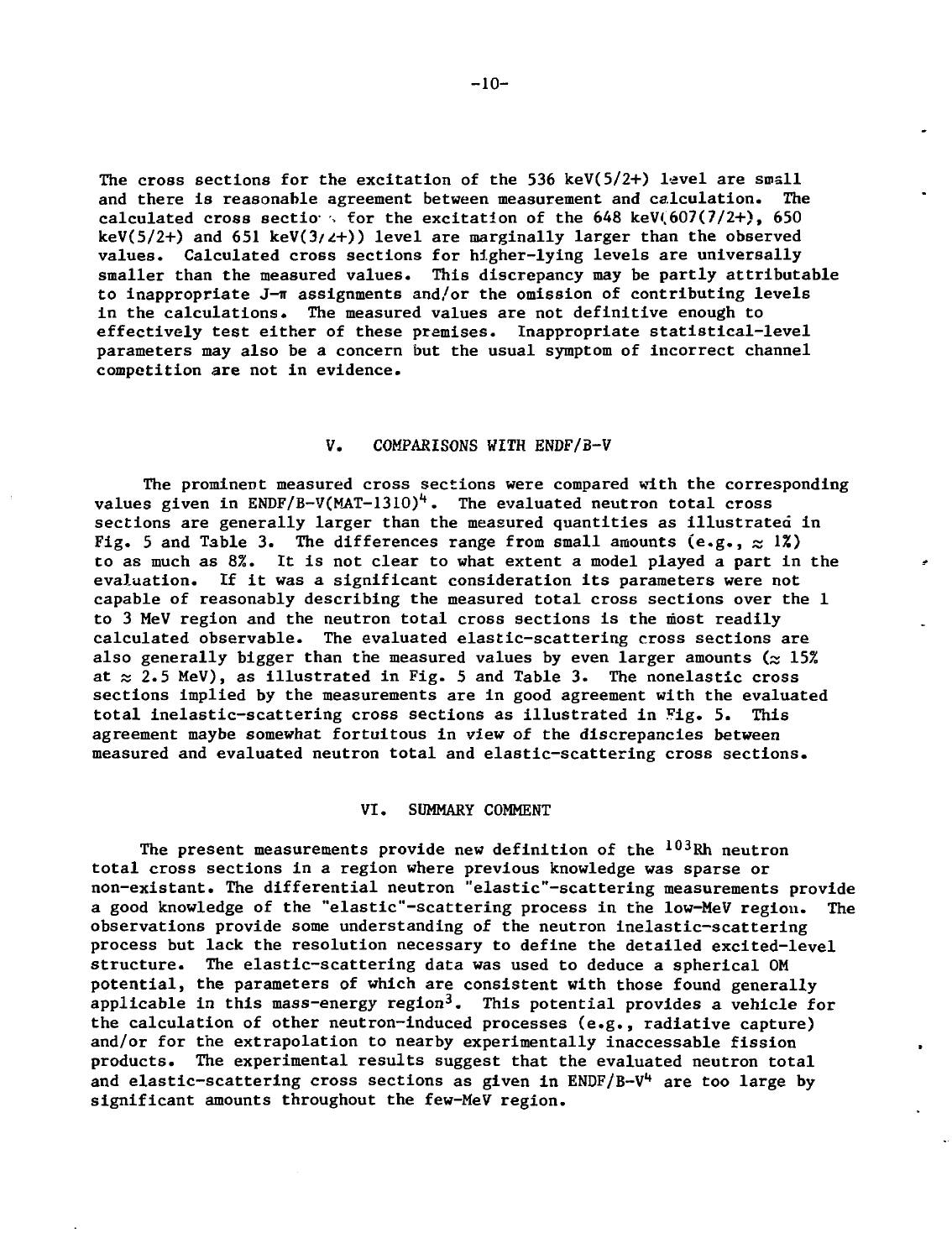

 $\mathbf{r}$ 

Fig. 5. Comparison of Measured and Evaluated Neutron Total, Elastic-Scattering and Nonelastic Cross Sections of  $103Rh$ . The heavy curves are "eveguides" constructed through the present measured and calculated results. The light curves indicate the comparable quantities taken from ENDF/B-V^.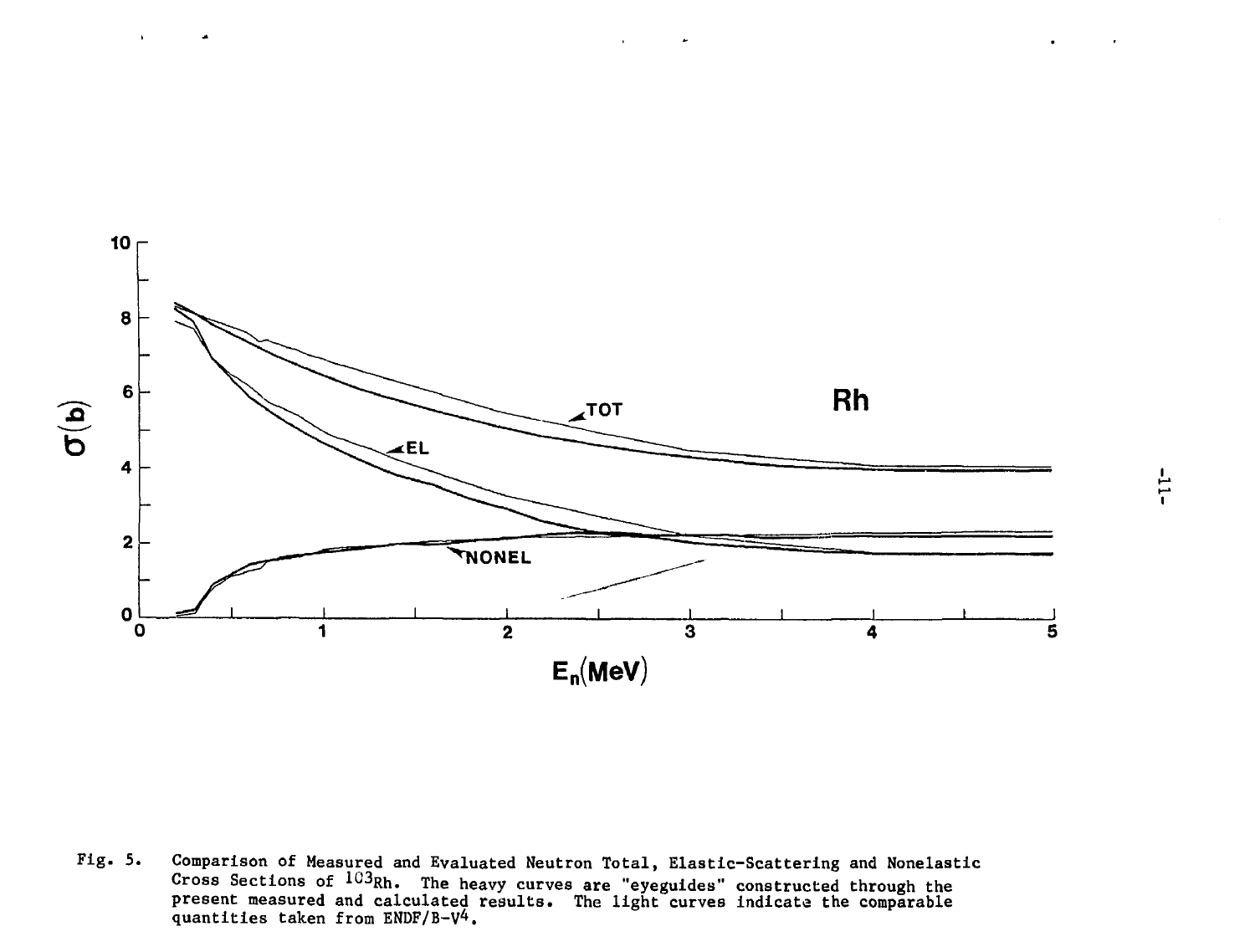## ACKNOWLEDGEMENTS

The authors are indebted to Drs. P. A. Moldauer and W. P. Poenitz for many helpful discussions and for the provision of pre-publication data. We are also indebted to Dr. E. Pennington for his assistance in handling the ENDF/B-V file system.

 $\ddot{\phantom{a}}$ 

 $\overline{a}$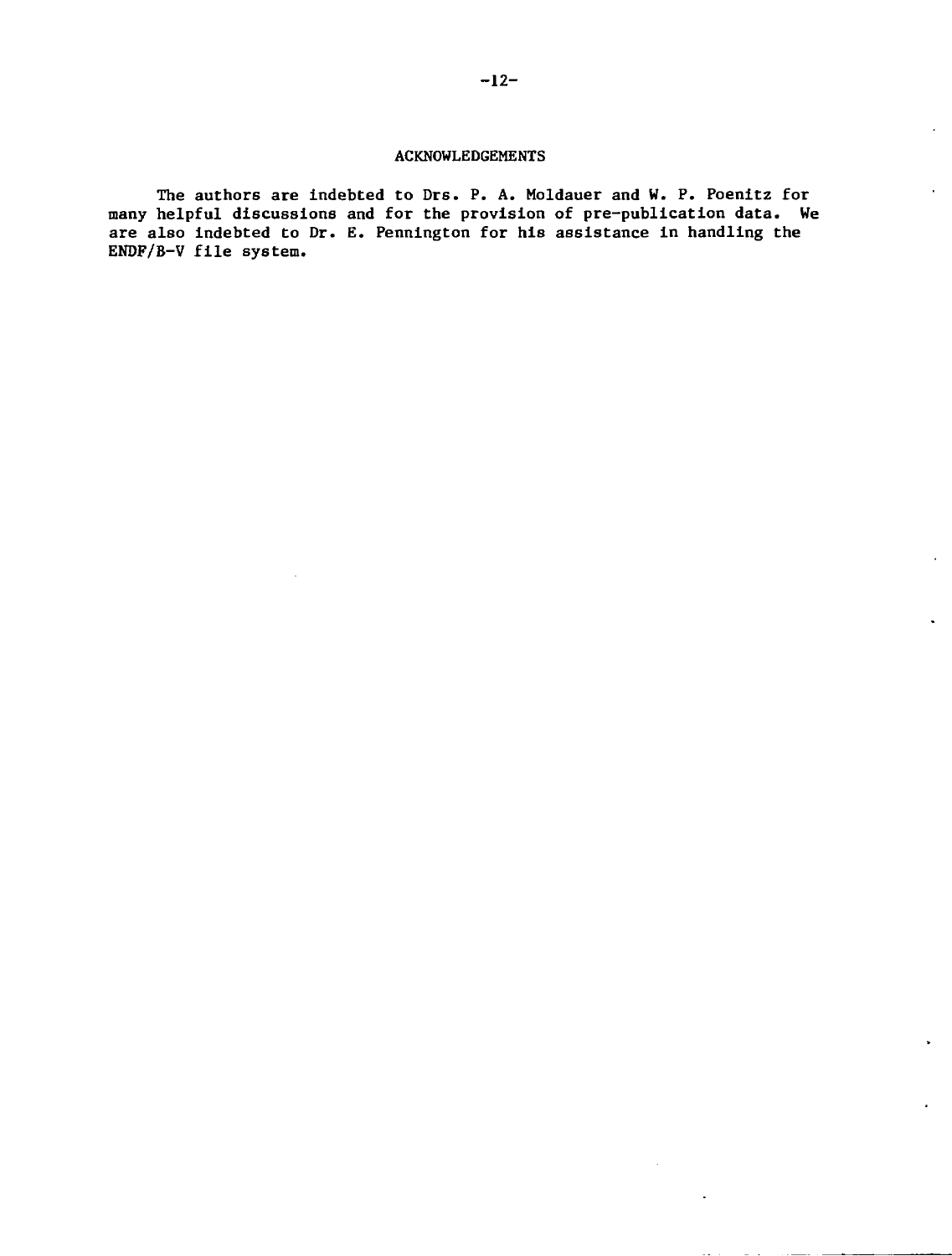#### REFERENCES

- 1. A. Smith, P. Guenther and J. Whalen, Argonne National Laboratory Report, ANL/NDM-71 (1982).
- 2. A. Smith and P. Guenther, Argonne National Laboratory Report, ANL/NDM-66 (1982).
- 3. A. B. Smith, to be published.
- 4. Evaluated Nuclear Data File-B, Version-V, Brookhaven National Laboratory Report, ENDF-201 (1979), Compiled by R. Kinsey.
- 5. W. P. Poenitz and J. F. Whalen, to be published.
- 6. A. Smith, P. Guenther, R. Holt and J. Whalen, Argonne National Laboratory Report, ANL/NDM-43 (1973).
- 7. 0. Reitmann, E. Barnard, D. Jones and J. Malan, Proc. Conf. on Nucl. Cross Sections and Technology, NBS Special Pub. 425, Vol. 2 (1975).
- 8. A. B. Smith and P. T. Guenther, Argonne National Laboratory Report, ANL/NDM-63 (1982).
- 9. P. T. Guenther, Elastic and Inelastic Neutron Scattering from the Even Isotopes of Tungsten, Univ. of 111. Thesis (1977).
- 10. A. B. Smith, unpublished results (1982).
- 11. Table of Isotopes, 7th Edition, C. M. Lederer and V. S. Shirley, Eds., John Wiley and Sons, Inc., New York (1978).
- 12. P. Hodgson, Nuclear Reactions and Nuclear Structure, Clarendon Press, Oxford (1971).
- 13. J. Rapaport, V. Kulparni and R. Finley, Nucl. Phys., A330 15 (1979).
- 14. W. Hauser and H. Feshbach, Phys. Rev., 87\_ 366 (1952).
- 15. P. A. Moldauer, Phys. Rev., Cll 426 (1978), also private communication (1982).
- 16. A. Gilbert and A. Cameron, Can. Jour, of Phys., 43\_ 1446 (1965).
- 17. ABAREX, a spherical optical-model program, P. A. Moldauer, private communication (1981).
- 18. P. A. Moldauer, Nucl. Phys., 47 65 (1963).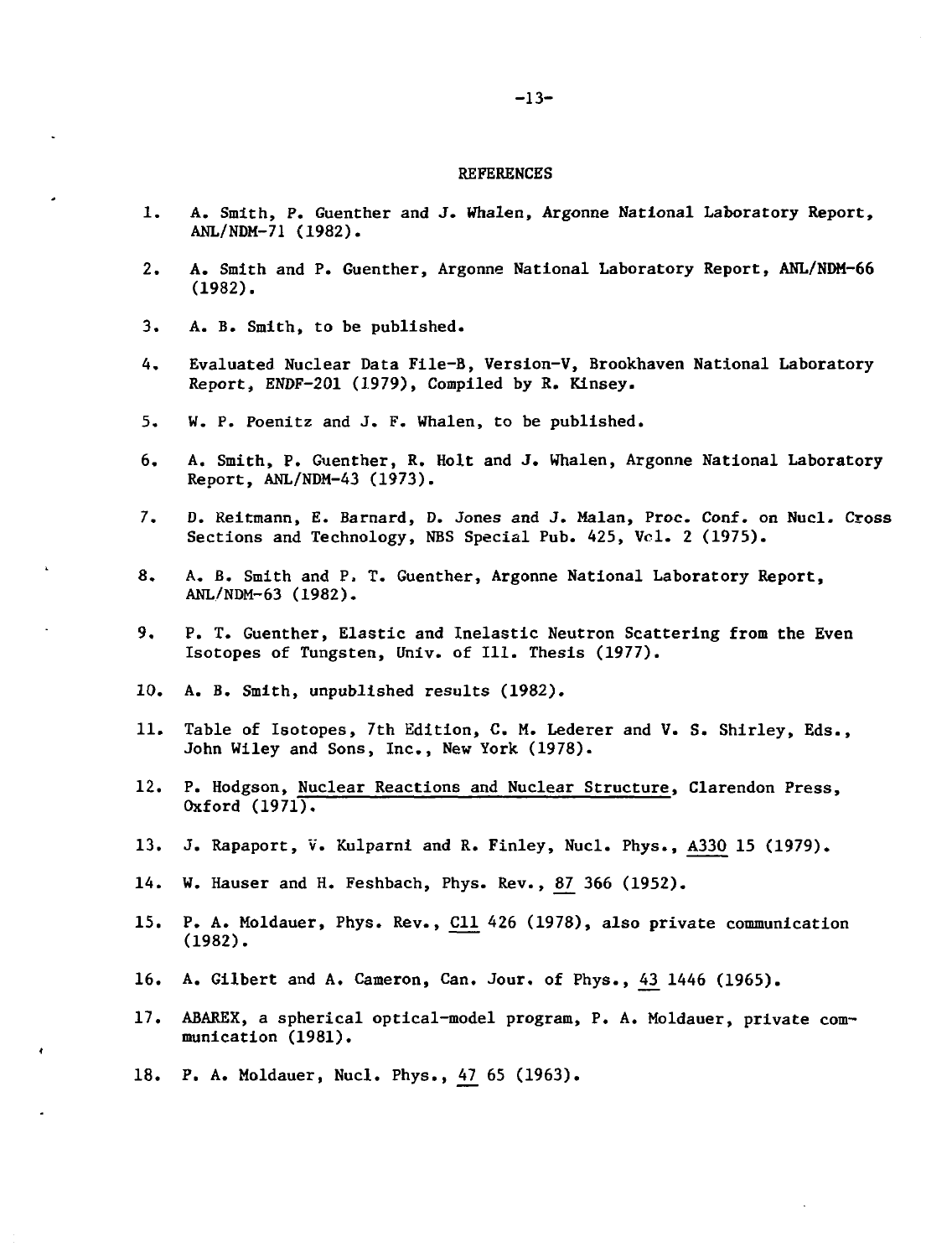| TABLE 1. Observed Excitation Energies (in keV) |  |  |  |
|------------------------------------------------|--|--|--|
|------------------------------------------------|--|--|--|

| No.             | $E_x$ , Exp.  | Reference 7                                          |
|-----------------|---------------|------------------------------------------------------|
| 1               |               | $334 \pm 13^2$ $295(3/2-)$ , $357(5/2-)$             |
| $\mathbf{2}$    | $536 \pm 7$   | $536(5/2+)$                                          |
| 3               |               | $648 \pm 25$ $607(7/2+)$ , $650(5/2+)$ , $651(3/2+)$ |
| 4               | $796 \pm 20$  | $805(1/2-)$                                          |
| 5               |               | $864 \pm 22$ $847(7/20)$ , $881(5/2-)$ , $920(9/2-)$ |
| 6               | $1120 \pm 22$ | $1106(5/2-)$                                         |
| $\overline{7}$  | $1279 \pm 50$ | $1251(5/2+)$ , $1277(3/2-)$ , $1293(9/2-)$           |
| 8               | $1481 \pm 27$ |                                                      |
| 9               | $1683 \pm 39$ |                                                      |
| 10              | $1840 \pm 79$ |                                                      |
| 11 <sup>1</sup> | $1991 \pm 71$ |                                                      |
| 12              | (2050)        |                                                      |

The uncertainties are defined as the RMS deviation from the average of a number of measurements.

 $\ddot{\phantom{0}}$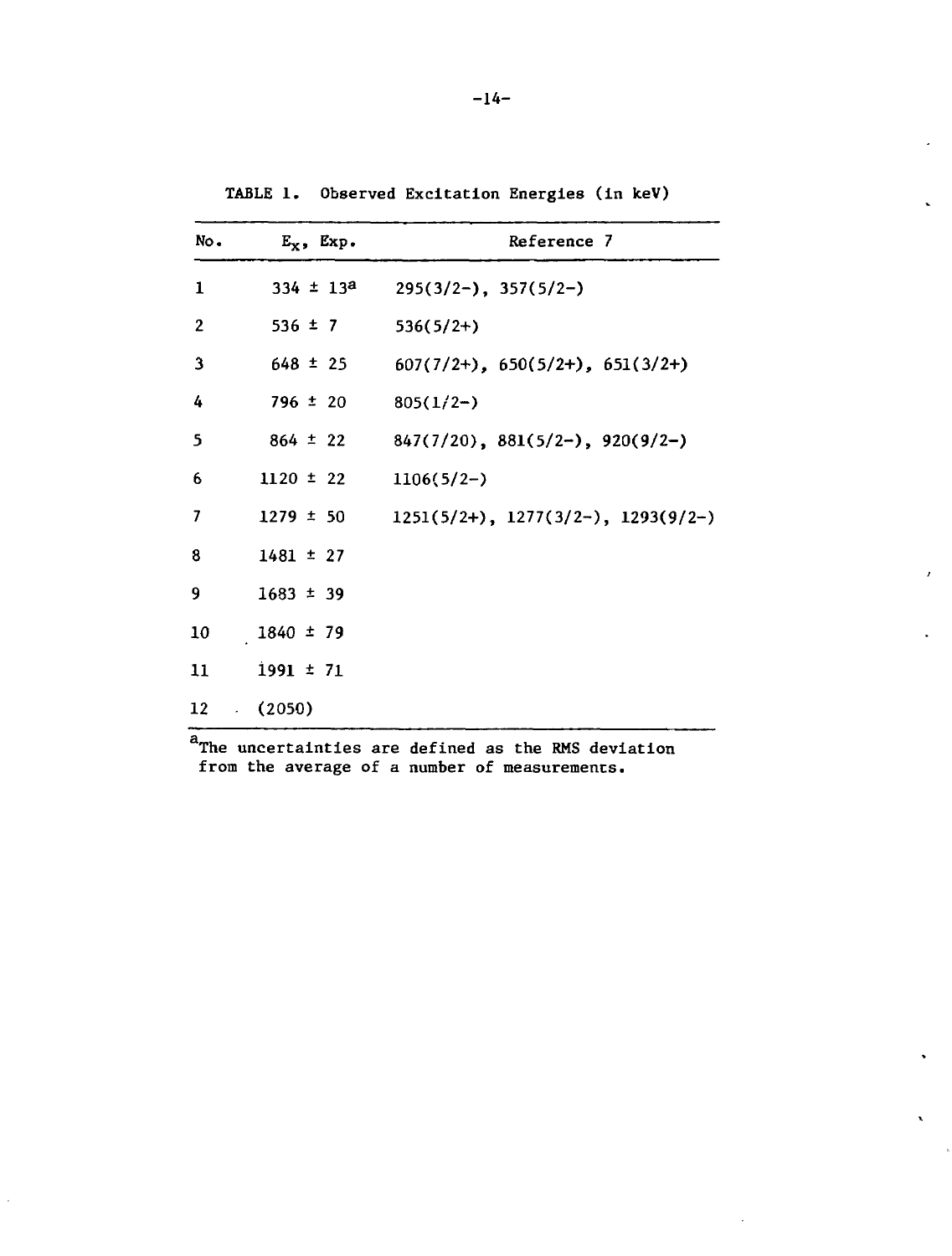Table 2. Optical-Potential Parameters for Rhodium<sup>a</sup>

|  | Real Potentialb |
|--|-----------------|
|--|-----------------|

 $V_{\Omega}$  $r_v^{\rm c}$  $a_v$  = 46. 896 MeV 1. 266 F 0. 686 F  $Vr^2$  = 75.19 MeV-F<sup>2</sup>  $J_V/A = 451.42$  MeV-F<sup>3</sup>

Imaginary Potential<sup>d</sup>

 $W = 10.988$  MeV  $r_w^C = 1.319 F$  $a_w = 0.431$  F  $Wa = 4.74$  MeV-F  $J_w/A = 89.75$  MeV-F<sup>3</sup>

Also a spin orbit term of the Thomas form with a 6 MeV strength. Saxon form with energy dependence of V = V<sub>o</sub> -0.3 • E(MeV). CAll radii expressed as  $R = r \cdot A^{1/3}$ . Saxon-derivative form.